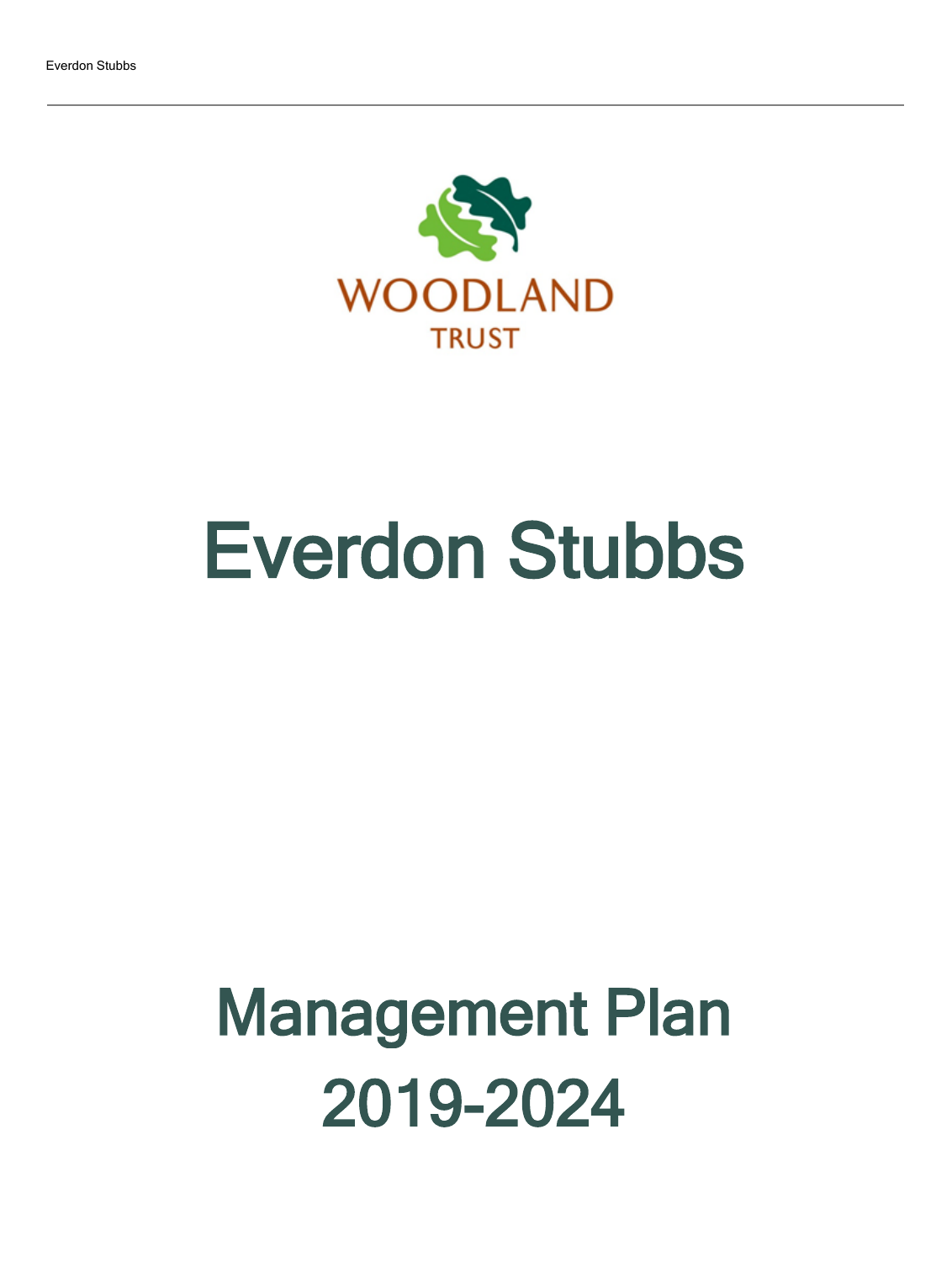#### MANAGEMENT PLAN - CONTENTS PAGE

ITEM Page No.

Introduction

Plan review and updating

#### Woodland Management Approach

**Summary** 

- 1.0 Site details
- 2.0 Site description
	- 2.1 Summary Description
	- 2.2 Extended Description
- 3.0 Public access information
	- 3.1 Getting there
	- 3.2 Access / Walks
- 4.0 Long term policy
- 5.0 Key Features
	- 5.1 Ancient Semi Natural Woodland
	- 5.2 Archaeological Feature
	- 5.3 Connecting People with woods & trees
- 6.0 Work Programme
- Appendix 1: Compartment descriptions
- Appendix 2: Harvesting operations (20 years)
- **Glossary**

## MAPS

Access Conservation Features Management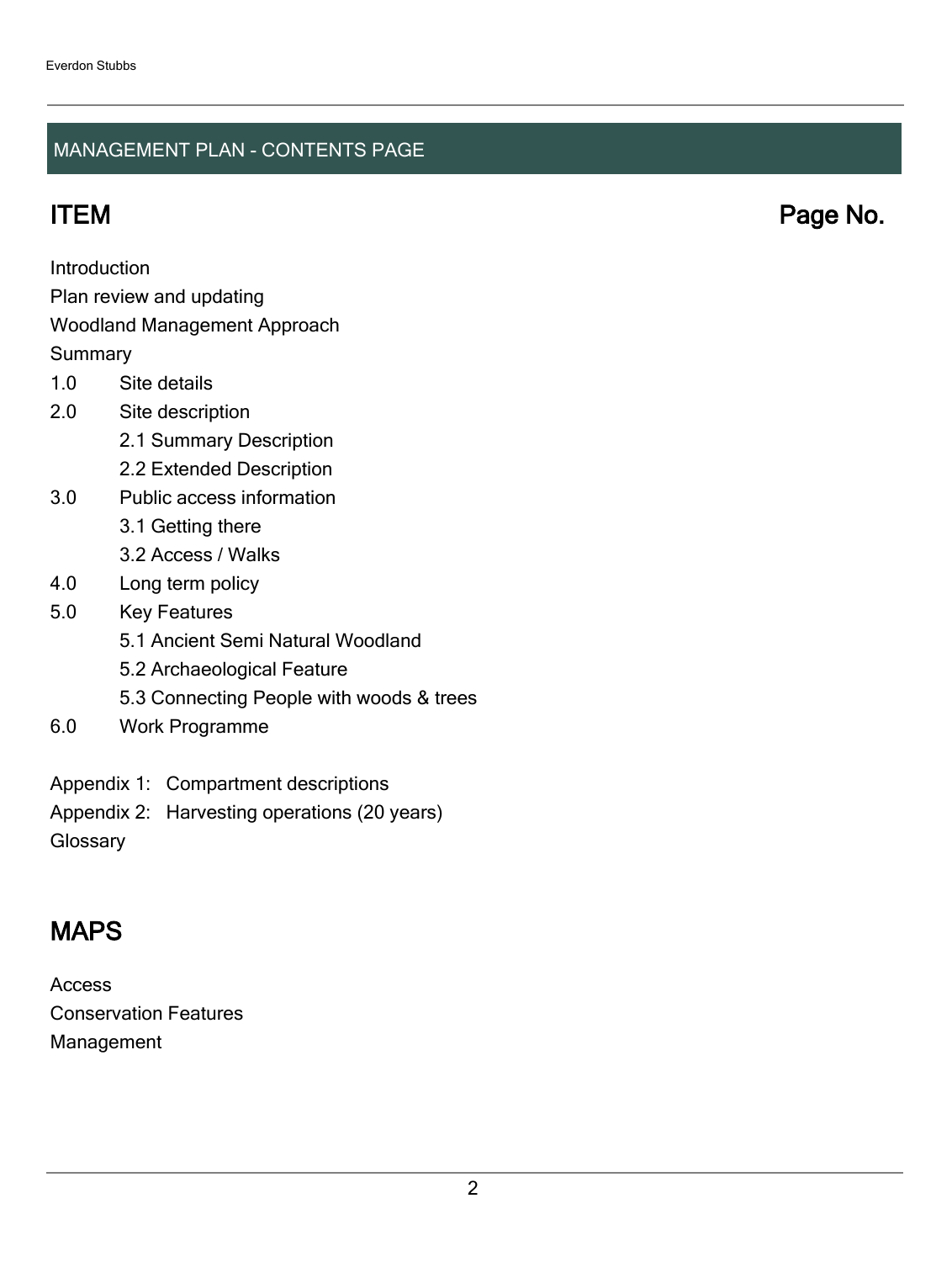## THE WOODLAND TRUST

## INTRODUCTION

The Trust's corporate aims and management approach guide the management of all the Trust's properties, and are described on Page 4. These determine basic management policies and methods, which apply to all sites unless specifically stated otherwise. Such policies include free public access; keeping local people informed of major proposed work; the retention of old trees and dead wood; and a desire for management to be as unobtrusive as possible. The Trust also has available Policy Statements covering a variety of woodland management issues.

The Trust's management plans are based on the identification of Key Features for the site and setting objectives for their management. A monitoring programme (not included in this plan) ensures that these objectives are met and any necessary management works are carried out.

Any legally confidential or sensitive species information about this site is not included in this version of the plan.

## PLAN REVIEW AND UPDATING

The information presented in this Management plan is held in a database which is continuously being amended and updated on our website. Consequently this printed version may quickly become out of date, particularly in relation to the planned work programme and on-going monitoring observations. Please either consult The Woodland Trust website [www.woodlandtrust.org.uk](http://www.woodlandtrust.org.uk/) or contact the Woodland Trust [\(wopsmail@woodlandtrust.org.uk](mailto:wopsmail@woodlandtrust.org.uk)) to confirm

details of the current management programme.

There is a formal review of this plan every 5 years and a summary of monitoring results can be obtained on request.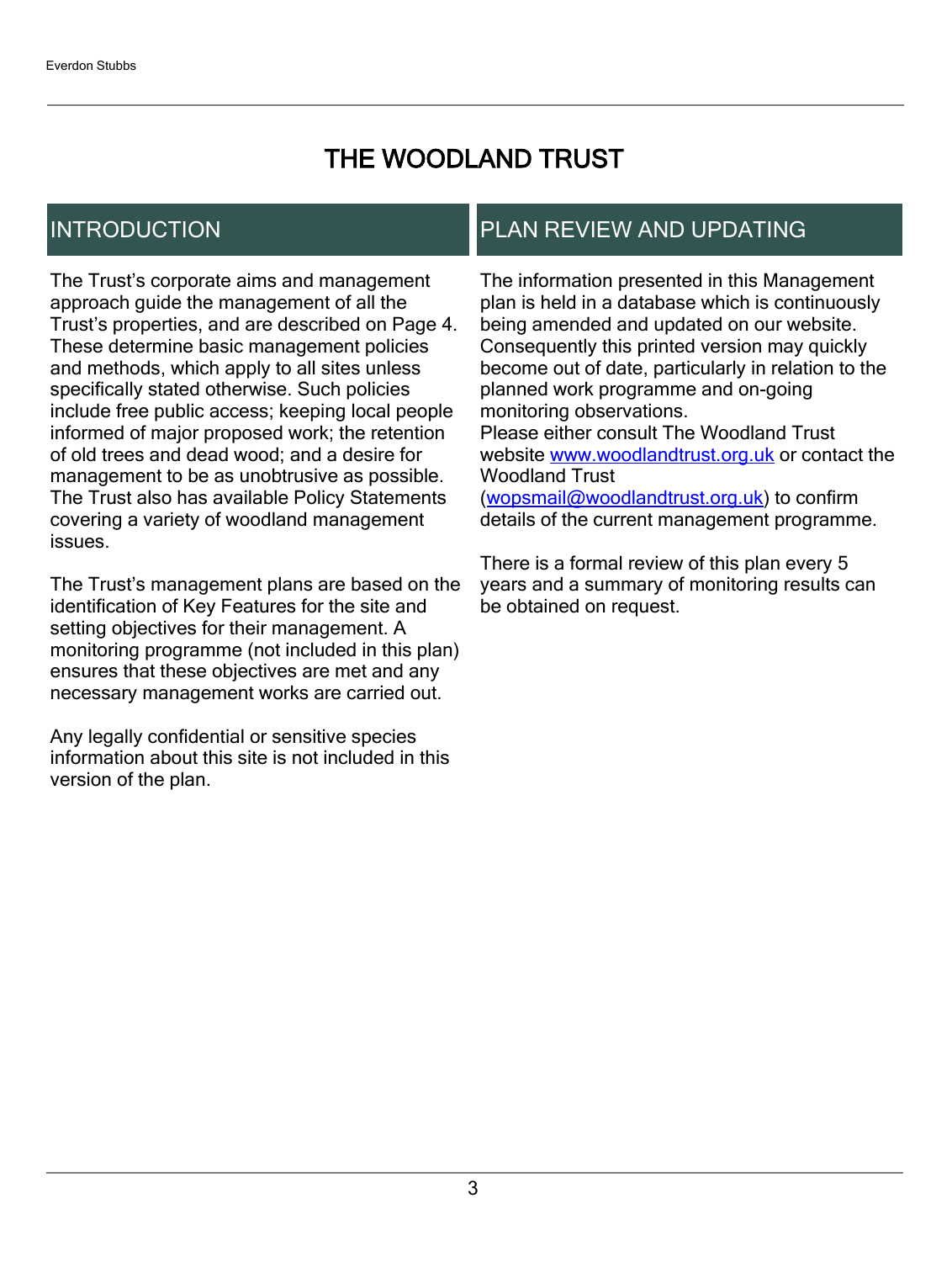## WOODLAND MANAGEMENT APPROACH

The management of our woods is based on our charitable purposes, and is therefore focused on improving woodland biodiversity and increasing peoples' understanding and enjoyment of woodland. Our strategic aims are to:

- Protect native woods, trees and their wildlife for the future
- Work with others to create more native woodlands and places rich in trees
- Inspire everyone to enjoy and value woods and trees

All our sites have a management plan which is freely accessible via our website [www.woodlandtrust.org.uk.](http://www.woodlandtrust.org.uk/) Our woods are managed to the UK Woodland Assurance Standard (UKWAS) and are certified with the Forest Stewardship Council® (FSC®) under licence FSC-C009406 and through independent audit.

In addition to the guidelines below we have specific guidance and policies on issues of woodland management which we review and update from time to time.

We recognise that all woods are different and that the management of our sites should also reflect their local landscape and where appropriate support local projects and initiatives. Guidelines like these provide a necessary overarching framework to guide the management of our sites but such management also requires decisions based on local circumstances and our Site Manager's intimate knowledge of each site.

The following guidelines help to direct our woodland management:

- 1. Our woods are managed to maintain their intrinsic key features of value and to reflect those of the surrounding landscape. We intervene when there is evidence that it is necessary to maintain or improve biodiversity and to further the development of more resilient woods and landscapes.
- 2. We establish new native woodland using both natural regeneration and tree planting, but largely the latter, particularly when there are opportunities for involving people.
- 3. We provide free public access to woods for quiet, informal recreation and our woods are managed to make them accessible, welcoming and safe.
- 4. The long term vision for our non-native plantations on ancient woodland sites is to restore them to predominantly native species composition and semi-natural structure, a vision that equally applies to our secondary woods.
- 5. Existing semi-natural open-ground and freshwater habitats are restored and maintained wherever their management can be sustained and new open ground habitats created where appropriate.
- 6. The heritage and cultural value of sites is taken into account in our management and, in particular, our ancient trees are retained for as long as possible.
- 7. Woods can offer the potential to generate income both from the sustainable harvesting of wood products and the delivery of other services. We will therefore consider the potential to generate income from our estate to help support our aims.
- 8. We work with neighbours, local people, organisations and other stakeholders in developing the management of our woods. We recognise the benefits of local community woodland ownership and management. Where appropriate we allow our woods to be used to support local woodland, conservation, education and access initiatives.
- 9. We use and offer the estate where appropriate, for the purpose of demonstration, evidence gathering and research associated with the conservation, recreational and sustainable management of woodlands. In particular we will develop and maintain a network of long-term monitoring sites across the estate.
- 10 Any activities we undertake will conform to sustainable forest management principles, be appropriate for the site and will be balanced with our primary objectives of enhancing the biodiversity and recreational value of our woods and the wider landscapes.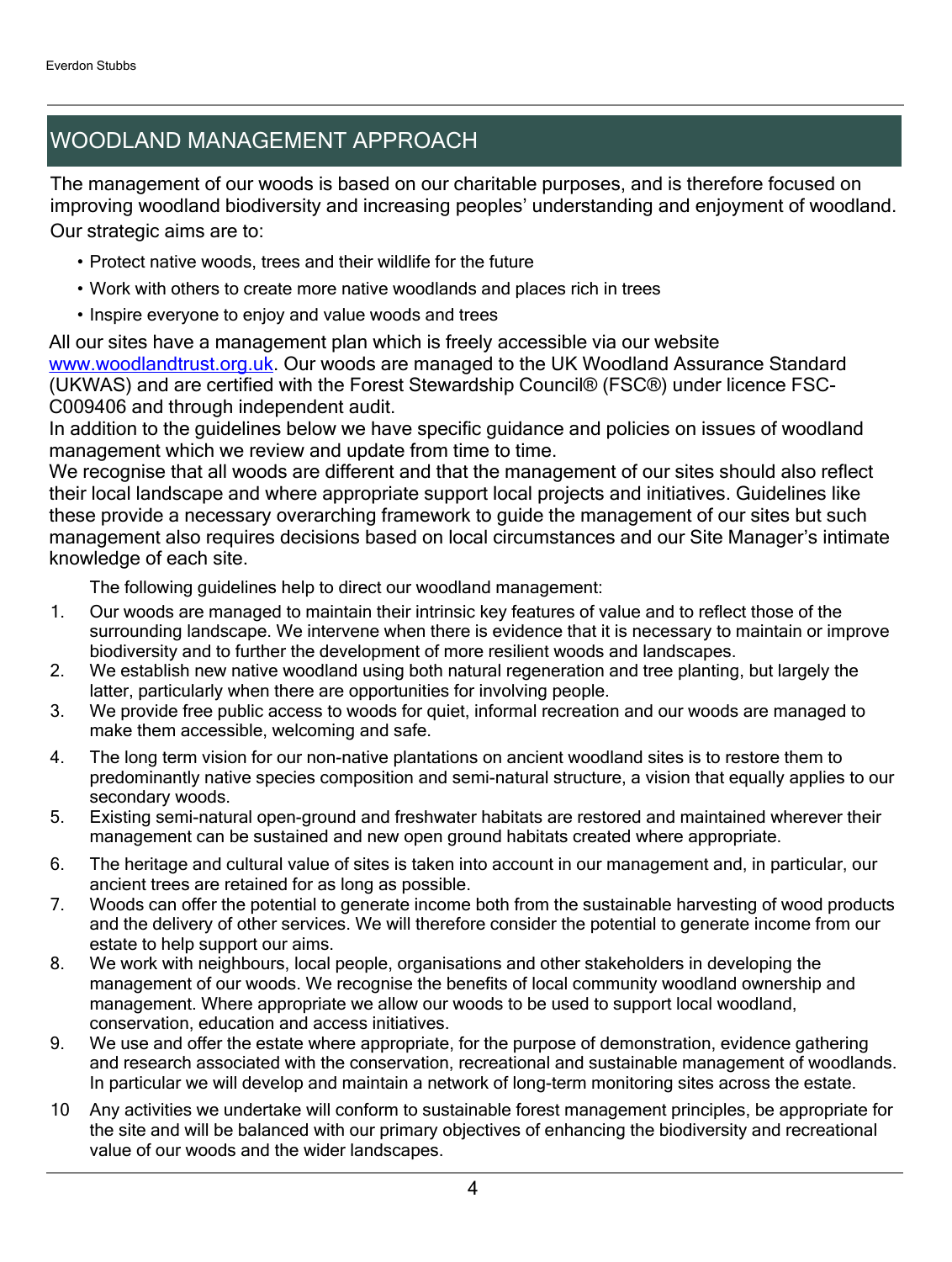## **SUMMARY**

This public management plan briefly describes the site, specifically mentions information on public access, sets out the long term policy and lists the Key Features which drive management actions. The Key Features are specific to this site - their significance is outlined together with their long (50 year+) and short (5 year) term objectives. The short term objectives are complemented by a detailed Work Programme for the period of this management plan. Detailed compartment descriptions are listed in the appendices which include any major management constraints and designations. A short glossary of technical terms is at the end. The Key Features and general woodland condition of this site are subject to a formal monitoring programme which is maintained in a central database. A summary of monitoring results is available on request.

## 1.0 SITE DETAILS

| Site name:      | <b>Everdon Stubbs</b>                                                                                 |
|-----------------|-------------------------------------------------------------------------------------------------------|
| Location:       | Daventry                                                                                              |
| Grid reference: | SP606566, OS 1:50,000 Sheet No. 152                                                                   |
| Area:           | 28.91 hectares (71.44 acres)                                                                          |
| Designations:   | Ancient Semi Natural Woodland, Site of Special Scientific Interest,<br><b>Tree Preservation Order</b> |

### 2.0 SITE DESCRIPTION

#### 2.1 Summary Description

Ancient woodland with a mix of common and sessile oak, lowland birch, sweet chestnut and sycamore. Bluebells and rare wild daffodils provide colour in Spring. It is believed part of a prehistoric Saxon burial site remains on the site's northern boundary along with a host of other archaeological features found across the woodland.

#### 2.2 Extended Description

Everdon Stubbs is Ancient Semi-Natural Woodland (ASNW) comprising of four distinct of woodland communities. Such variation is uncommon in the East Midlands (NVC type W10, W10b, W10d and W8b) It is also one of the few remaining examples of ASNW in this part of Northamptonshire and due to this the whole wood is a designated Site of Special Scientific Interest (SSSI).It is in fact two separate woods Everdon Stubbs to the east and Everdon Wood to the west. The site is also covered by a Tree Preservation Order, administered by Daventry District Council.

The varied vegetation of the wood is explained by the complex nature of the underlying soil and drainage as well as past woodland management. The eastern part of the wood lies across a flat topped ridge with sandy acidic soils on the upper slopes (Northampton Sand-part of the Inferior Oolite series of the Jurassic period ) and richer damper soils on the lower western flanks ( Upper and middle Lias clays). The wood contains both sessile oak (Quercus petrea) and pedunculate oak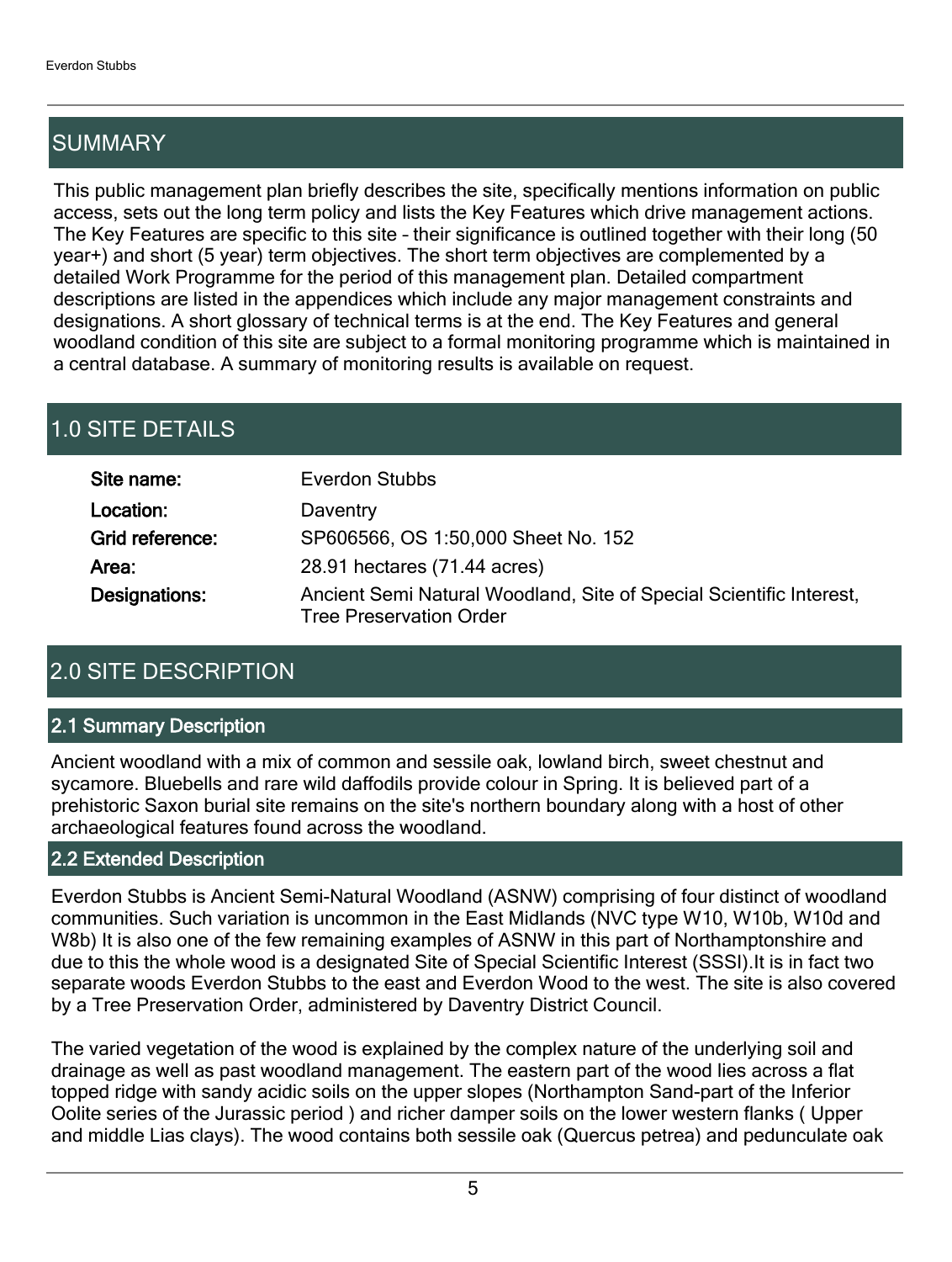(Quercus robur) this mixture of oak species is unusual in the County. The driest and most acid soils on top of the ridge give rise to lowland birch - sessile oakwood, containing silver birch and rowan (W10 community), whilst the richer damper soils at the foot of the slope give rise to ash, oak, field maple woodland (W8 community). The whole SSSI displays remnants of previous coppice management and there are a number of very large coppice stools in Everdon Stubbs. Both woods have been considerably modified by the introduction of sweet chestnut and sycamore in the last century, the latter is quite dominant over some areas of the wood. The wood displays attractive and diverse ground flora, bracken dominated on the top of the ridge running into areas of bramble with a large tract of bluebell, which becomes extremely dense on the lower slopes. In addition there are areas of lesser celandine, yellow archangel, heath bedstraw, ivy and woodland grasses. The rare wild daffodil (Narcissus pseudonarcissus) is thought to be one of the largest populations in the County.

There is little other woodland cover in the surrounding area with land predominantly made up of agricultural grassland.

Other ecological features within the wood, which are of significance, include:

- The number of old trees- sweet chestnut, rowan, field maple and wild cherry
- Presence of hornbeam with small areas of the woodland
- Significant amount of standing and fallen dead wood
- Large semi-permanent gaps and glades
- Locally rare plants such as moschatel, broom, gorse and wild raspberry.

#### Archaeological importance:

The wood has been documented since the 10th Century and has considerable cultural significance. -What might be part of a prehistoric burial site is on the northern boundary of the wood. Everdon Wood in the north western part of the site (cpt 1) and Everdon Stubbs in the south eastern portion (cpt 2) are separated by a major woodbank which runs roughly north-south through the centre of the wood. This is also the parish boundary and was once an important track way. Thus Everdon Wood was in Everdon Parish whilst Everdon Stubbs was in Farthingstone Parish. The presence of ridge and furrow within Everdon Wood to the west of the parish boundary suggests that parts of Everdon Wood are actually ancient secondary woodland. Other earthworks in the wood consists of two internal woodbanks running roughly north-south within Everdon Stubbs, and a hollow way bounded by banks running east-west close to the northern boundary. This way is marked as Weedon Roade on a 1758 map. A series of banks defining internal enclosures remain in the north east corner of Everdon Stubbs, there are also a number of small ironstone quarries.

There is much documentary evidence which details the intensive nature of woodland managementlarge volumes of coppice products being produced, some timber harvesting and areas under a wood pasture system.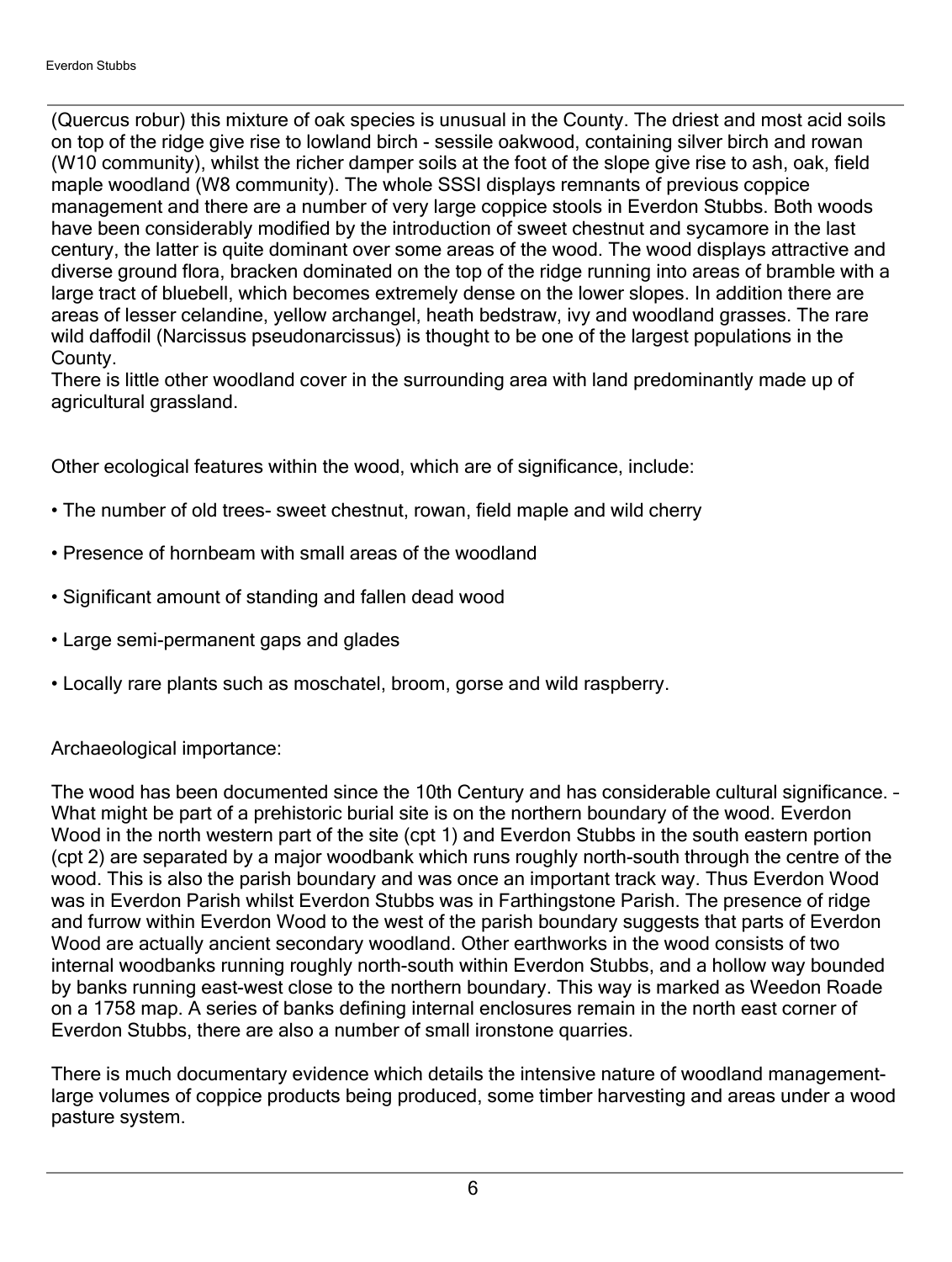A relatively small pull-in car park on the road which separates the two areas of woodland affords approximately 6-8 vehicle spaces. From here you can access both sides of the wood on foot thorough entrances with bollards/squeeze gap in place. Other boundary entrances are made up of squeeze gaps with additional small pull-in areas along the south-eastern road boundary. A PROW enters and exits the site at the most north-eastern corner, before running west through adjacent fields where it re-establishes itself in the woodland via a style leading to an unsurfaced path heading west for a short distance before exiting the woodland at the most northerly point. Paths are unsurfaced so can become muddy in wetter weather, although dry and stable for the most part.

The key features for this site are: KF1 Ancient Semi-Natural Woodland KF2 Archaeological Feature KF3 Connecting People With Woods & Trees

## 3.0 PUBLIC ACCESS INFORMATION

### 3.1 Getting there

The site is accessed at several points from the nearby road network and from public footpaths that abut the site. The paths are generally dry, level and with few obstructions, but unsurfaced and may become muddy in wet weather. A small car park on site located off the road which accommodates 6- 8 vehicles with further informal roadside parking to be found along the southern boundary. Entrances are made up of squeeze gaps for the most part with a stile and kissing gate making up entrances on the public right of way route. The Public right of way runs along the northern boundary of the wood and a public road divides the wood into two. There are no public toilets in vicinity. A bus stop can be found in Great Everdon with limited service. For times visit www.traveline.info or ring Traveline on 08712002233.

3.2 Access / Walks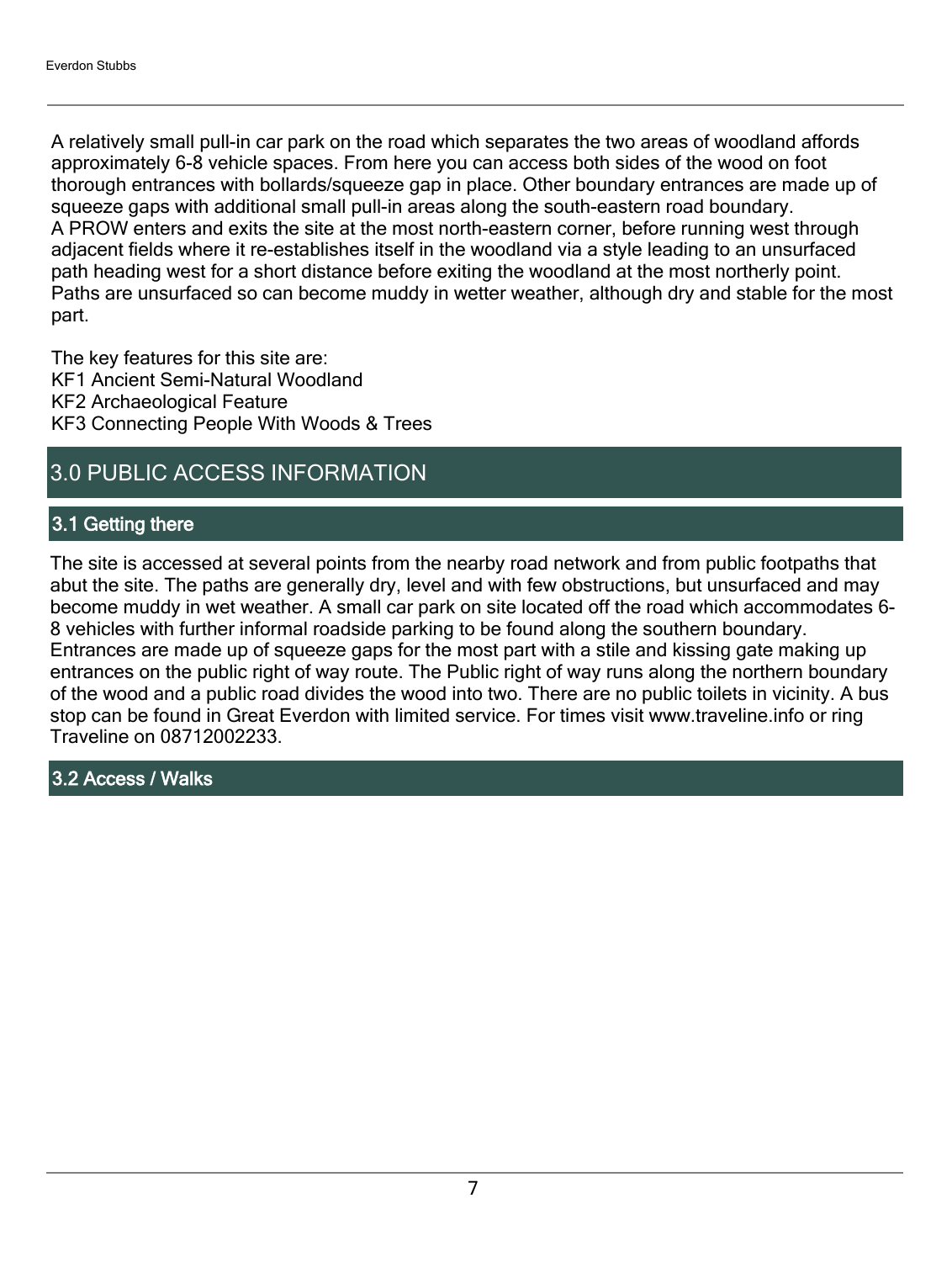## 4.0 LONG TERM POLICY

After balanced consideration of the Trust's Woodland Management Approach (WMA) the overall objective is to sustain the various plants, animals and habitats that make Everdon Stubbs and Everdon Wood a Site of Special Interest and to retain the rich cultural heritage and archaeology that has survived on this ancient site.

We intervene in our woods when there is evidence that it is necessary to maintain or improve biodiversity and to further the development of more resilient and robust woods. To achieve this corporate objective we will:

- Manage the woodland as predominantly broadleaved high forest, along with areas of coppice and a maximum of 20% open space. Oak within high forest to be managed as the dominant species but maintaining the present diversity of other species in the canopy and enhancing structural diversity ensuring a resilient and robust woodland for the future. This will be achieved through re-coppicing of mature sycamore stools which will provide age and structural diversity. Thinning of mature sycamore from within mixed broadleaf high forest areas will also take place increasing light penetrating the canopy down to the woodland floor, encouraging greater species diversity and quantity of native broadleaved regeneration. In the long-term, look to pollard/re-coppice mature sweet chestnut stools with the purpose of securing them as a continuing character feature of the woodland.

- Ensure that the woods are stocked with a proportion of over mature, dying and dead trees (both standing and fallen) providing valuable habitat where safe to do so within the constraints of tree safety.

- Maintain and enhance the open glades and edge niches through removal of encroaching vegetation. Management of bracken which can suppress other native ground flora and spread further into the woodland will also carried out through biannual rolling/bruising.

- Care for features of archaeological interest while carrying out woodland management operations through consultation with the County Archaeologist and local archaeological groups.

- Preserve open pedestrian public access and rationalise where possible the permissive access routes to minimise damage to the woodland ground flora. Assessment of ground flora and any damage will take place annually through the key feature monitoring.

The site is well used by a variety of user groups from dog walkers to outdoor education providers, and as such the Trusts corporate objective of increasing enjoyment of woodland will be achieved by maintaining the path system, ensuring and where required enhancing safe access, providing on site interpretation and maintaining a tree safety zone along the road edges and designated major paths. This may include silvicultural operations in light of any tree health risks such as Hymenoscyphus fraxineus (Chalara/Ash Dieback) where trees within safety zones pose a significant hazard.

Everdon Stubbs is a site of heritage and cultural value and as such our management will aim to conserve the many historic features found within the site. This will be achieved through providing information on features of interest to site users and undertaking appropriate management. Interpretation will be installed at key points and any planned woodland management operations will only be undertaken after consultation with relevant statutory bodies, local authorities and interest groups.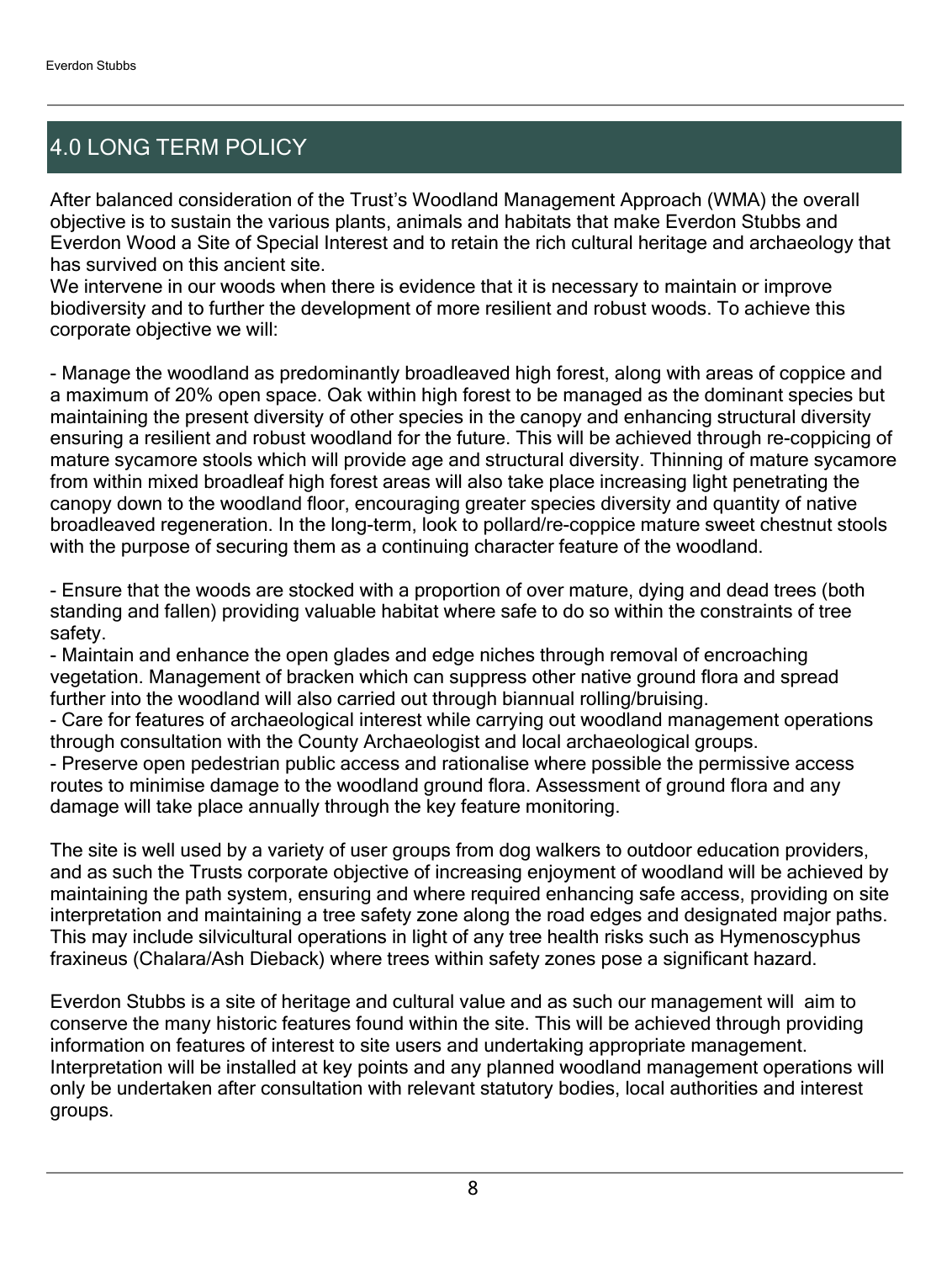## 5.0 KEY FEATURES

The Key Features of the site are identified and described below. They encapsulate what is important about the site. The short and long-term objectives are stated and any management necessary to maintain and improve the Key Feature.

#### 5.1 Ancient Semi Natural Woodland

#### **Description**

A complex mosaic of ash, oak, sycamore, field maple stand types as well as sessile oak, birch, sweet chestnut, rowan and wild cherry. With sycamore dominant in large areas. Very varied in structure and diverse in species, derived from a historic coppice with standards management system. Understory dominated by hazel, holly, hawthorn with large areas of bramble, bracken and bluebell. Good amount of dead wood on the ground and within the stand and several large old examples of rowan, wild cherry, Sweet chestnut, Beech, Field maple. Presence of hornbeam is uncharacteristic for the area. Large areas of open habitat in the form of bracken glades.

#### **Significance**

Northamptonshire is one of the least wooded counties in England, with 5.2% of total area woodland; most of this is in the Rockingham forest area to the north. Everdon Stubbs is one of few SNAW in Daventry district. The mix of community types is unusual in the county. The wood contains a number of locally rare species such as moshatel and wild daffodil and hornbeam. The wood is famed for its blue bell display in the spring and is a significant feature in the local cultural landscape. It has a lot of very detailed historical records which document the activities in the wood over many centuries.

#### Opportunities & Constraints

Constraints:

Designated SSSI. Consent for works required from Natural England.

Tree Preservation Order - woodland area.

Archaeology within the woodland.

Active badger setts within woodland.

Not near centre of population

Opportunities:

Some areas of the woodland have been manageed in the last 40 years so not long out of coppice management

Existing road access directly into cpt 1a,b,c.

Good areas of hazel within the understorey.

Well recorded in the past.

The extensive path network provides the public with an experience of a broad variety of woodland types.

Use of traditional management techniques due to archaeological constraints - potential for using horses for bracken control.

Factors Causing Change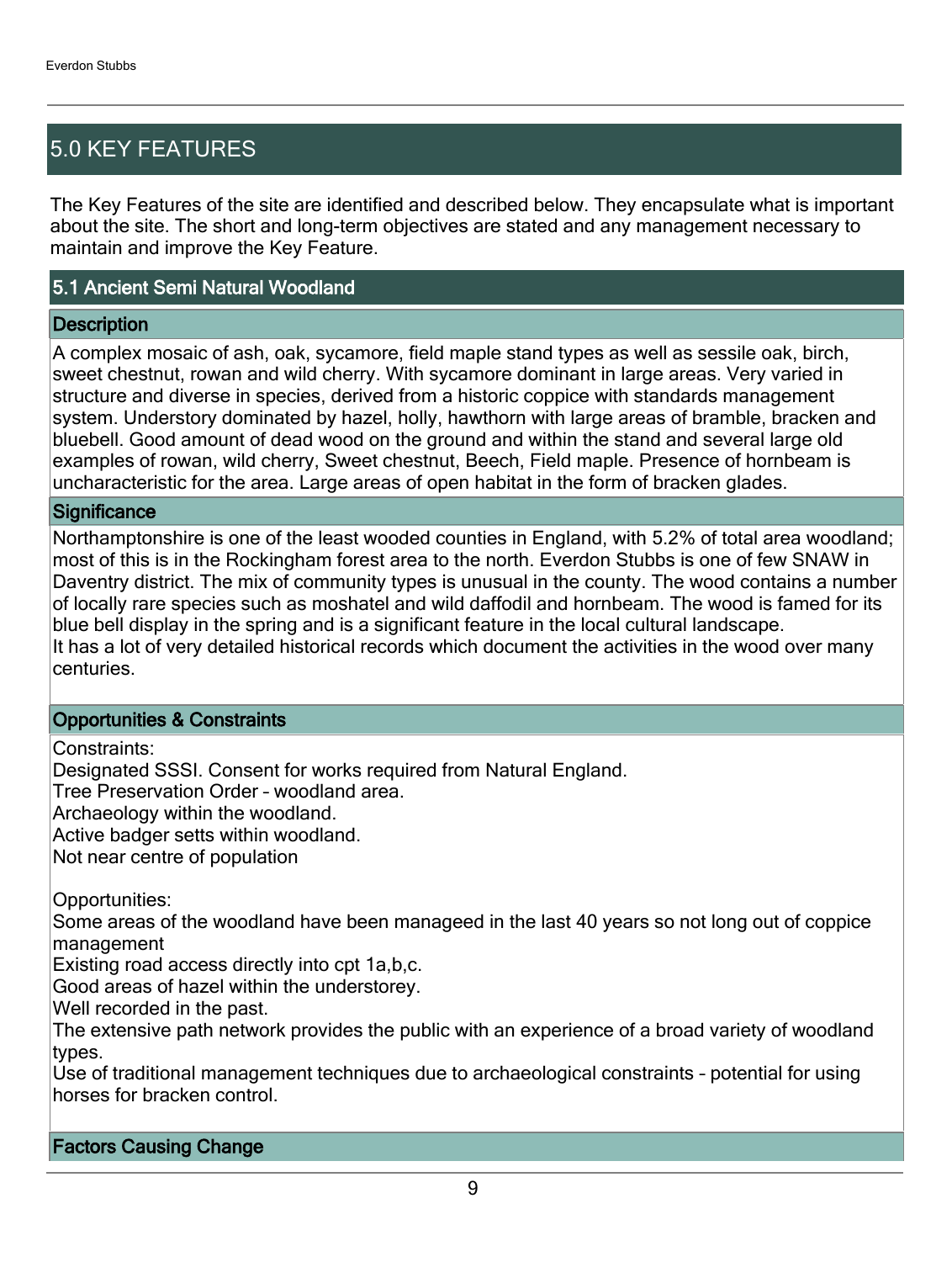Hymenoscyphus fraxineus (Chalara/Ash Dieback). Increase in deer browsing/damage. Further spread of sycamore. Shading affecting natural tree regeneration and native ground flora

#### Long term Objective (50 years+)

Retain the mix of vegetation community types, structure and species that presently exist in the wood. This includes the open glades and variety of woodland structure from coppice woodland to high forest. Sycamore regeneration to be monitored in the light of canopy disturbance but ideally to be reduced or restricted to existing areas.

A substantial amount of veteran trees and dead wood both standing and fallen to be retained in the woodland.

To manage at least 80% of the wood as broadleaved high forest, with oak as the dominant species but maintaining the present diversity of other species in the canopy and structural diversity ensuring a resilient and robust woodland for the future. Diversity of structure and species for woodland resilience will be primarily achieved through favouring native broadleaf species such as oak through thinning/coppicing of sycamore and promoting other native broadleaf specimens.

Look to manage the mature sweet chestnut coppice stools through coppicing/pollarding over the long-term.

To maintain and enhance the open glades and edge niches. To be achieved through cutting back encroaching vegetation and management of woody and coarse vegetation in existing open areas. This is to include management of bracken.

Manage tree safety through annual inspection of Zone A trees and biennial inspection of Zone B trees.

Additionally, within the constraints of tree safety, increasing amounts of dead wood and old trees will be retained in situ where they do not present a safety hazard to visitors.

#### Short term management Objectives for the plan period (5 years)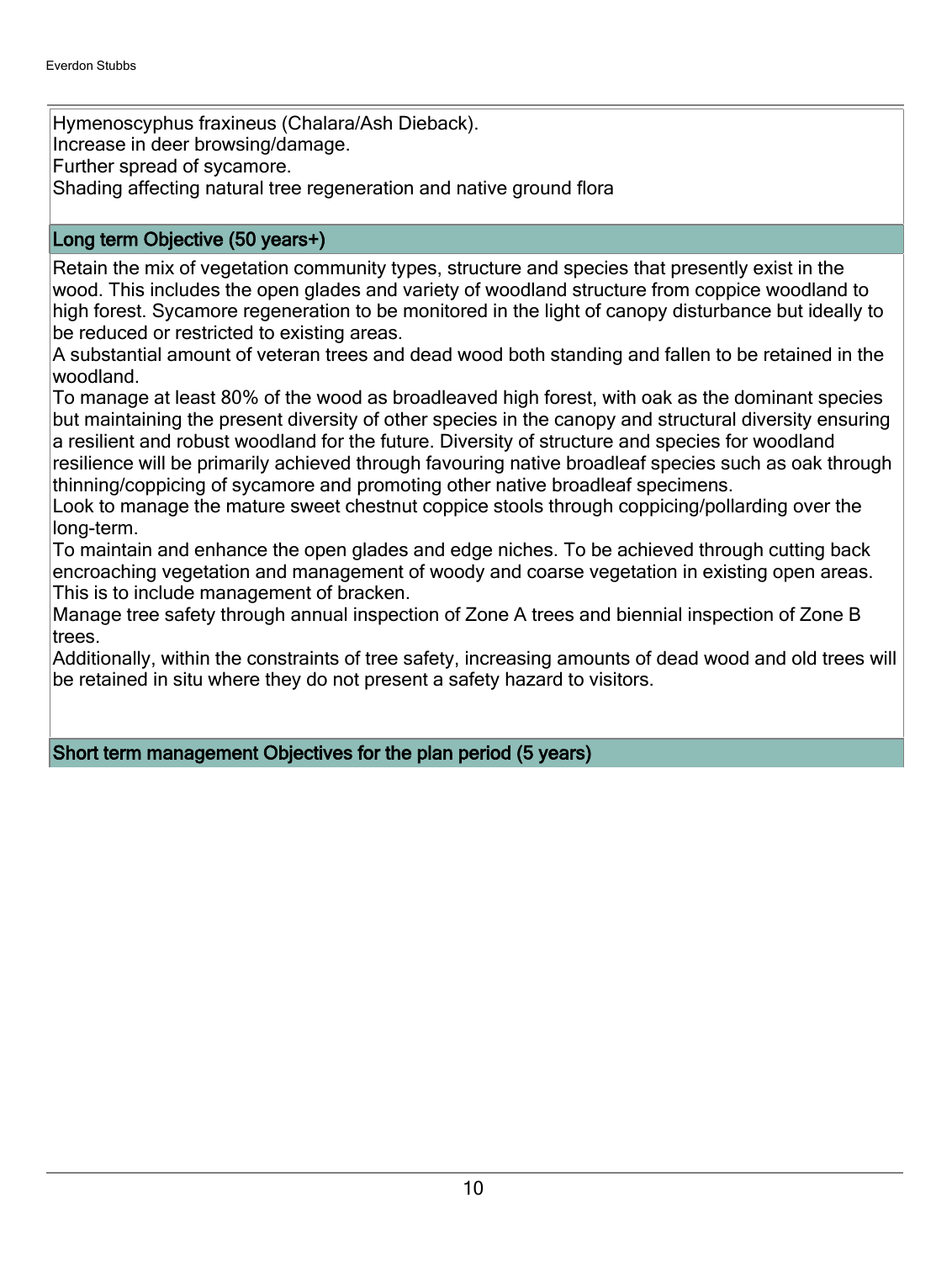Two zone ride-side management of designated major paths (Annually)..

Potential factors causing change will be monitored as part of 5 yearly Woodland Condition **Assessments** 

Management of bracken within open areas in compartments 2a and 2b through rolling (Biannually).

Cut hedges and road margins (Annually)

Continue to monitor ash dieback through periodic tree safety inspections, scheduling silvicultural intervention (selective fell) where deemed necessary to reduce risk for road/site users (Annually).

2020 - 2a Cut back encroaching vegetation/trees along boundary of open space/compartment 2a

2020 - 2a/2c and 2b Clear vegetation from Holloway running east to west between compartments 2a/2c and 2b, retaining semi-mature/mature broadleaf

2020 - 1a, 1b, 1c, 2b, 2c. Install deer exclusion plots  $(x10$  in total) within work areas to provide continuing evidence of deer impact.

2022 - 1b Coppice young sycamore from understory in compartment 1b, while retaining hazel layer and any other natural broadleaf regeneration found, allowing better conditions for natural regeneration.

2022 - 2c Coppice areas of mature sycamore in compartment 2c (approx. 0.5 acre plot), retaining other broadleaf species as standards where present, in order to provide continued structural diversity within the woodland and possible conditions for natural regeneration of broadleaf species to grow on where appropriately managed .

2023 - Thinning out selected mature sycamore coppice stools from within mature oak, ash and sweet chestnut in compartment 1a with the aim of breaking up the canopy allowing increased light to reach the woodland floor and encourage natural regeneration, as well as allowing retained broadleaves to develop in created space.

Care will be taken when carryout woodland operations to ensure archaeological features are protected in-line with recommendations provided the 2002 commissioned archaeological report and through continual assessment and advice from the County Archaeologist/local archaeologist groups and Natural England.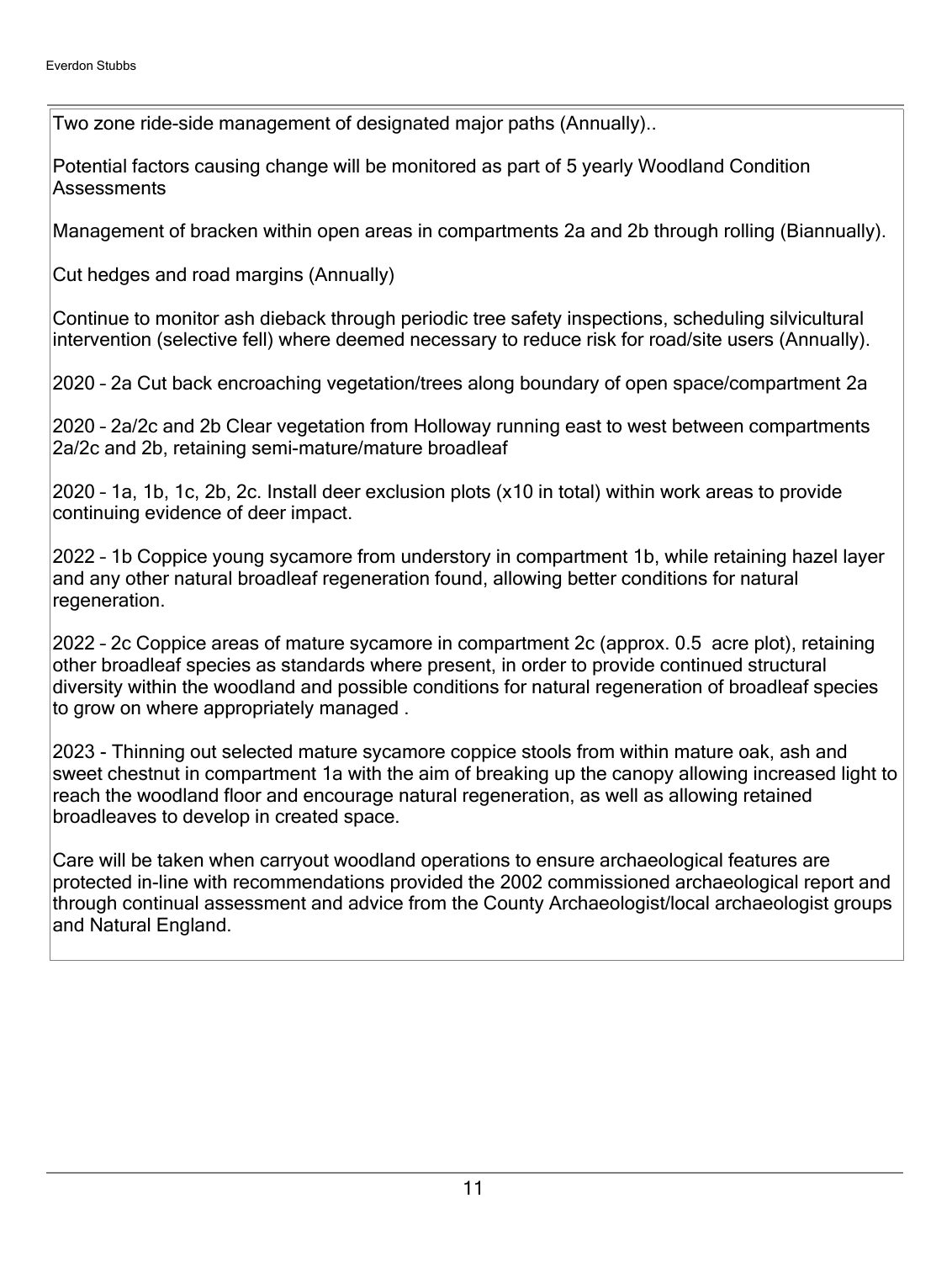#### 5.2 Archaeological Feature

#### **Description**

A number of earthworks cross and bound the site, including the earth bank denoting the boundary between Everdon and Farthingstone parishes. Ancient roadway/holloway Weedon Road crosses the northern part of Everdon Stubbs. Ridge and furrow can be found in cpt 1a, 1c, 2b and 2c. "The Haga" a possible Saxon enclosure/burial site is located at cpt 2a. Several significant earthworks of varying age cover the wood in a complex arrangement of banks and ditches.

#### **Significance**

The wood displays much evidence of its historic past which is backed up by detailed documentary evidence. Some of the earthworks are very evident in the landscape and may date back to the Anglo-Saxon period.

#### Opportunities & Constraints

Constraints:

Density of archaeological features can restrict management options

Opportunities:

Features of historical value/significance exist in almost all wood compartments

Site is very well visited

Some of the features are large and unmistakable in extent which allows visitors to engage with the history of the site.

Potential for further investigation through local archaeological groups/charities.

Additional interpretation on site.

#### Factors Causing Change

Erosion damage from paths crossing banks. Scrub encroachment into features, cpt 2a for example.

#### Long term Objective (50 years+)

To preserve archaeological features for the future.

Information on features will be readily available to site users.

All features present will still be visible and available for more detailed study where appropriate consents are in place.

Short term management Objectives for the plan period (5 years)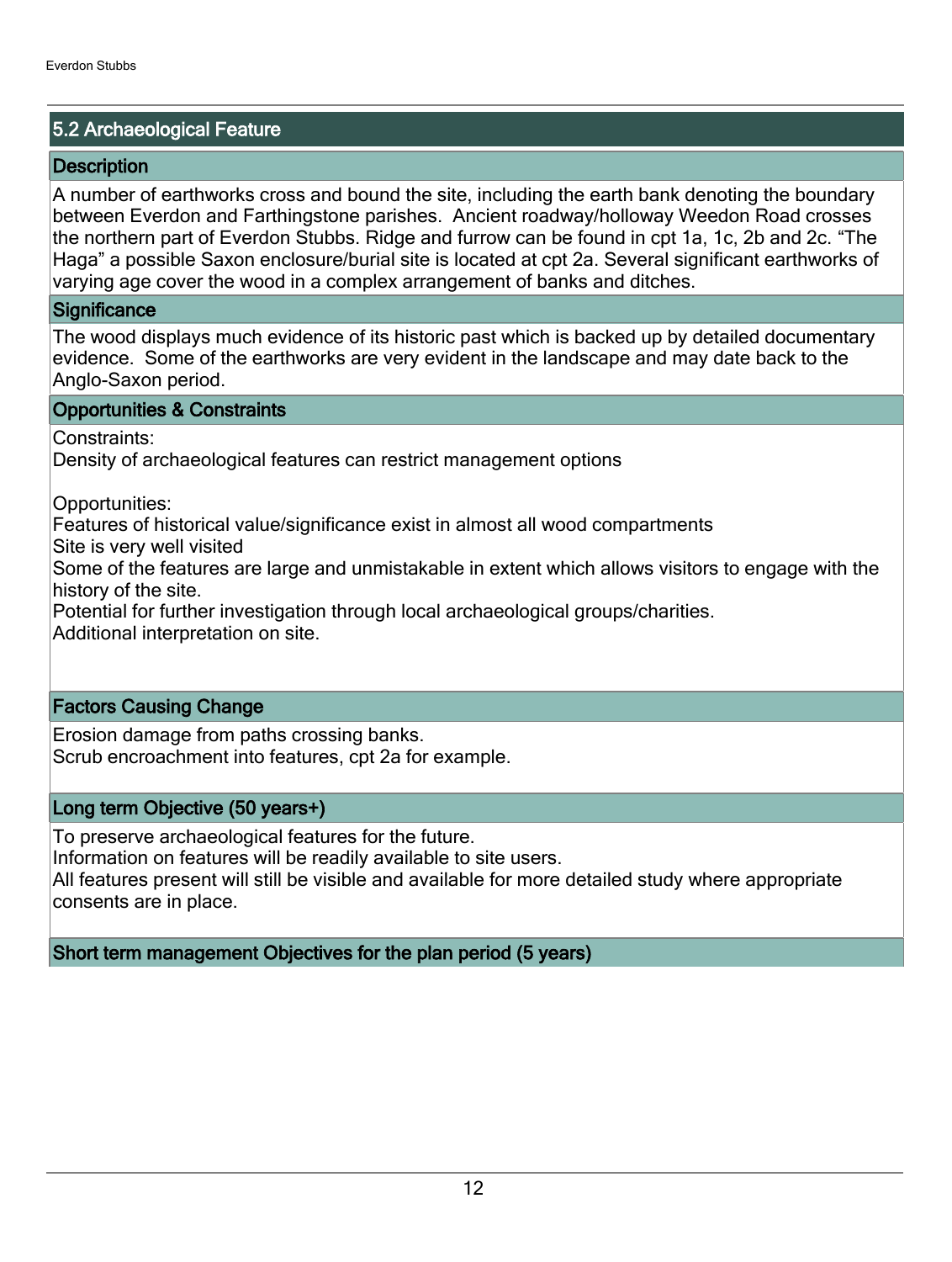Protect archaeological features from erosion by restricting crossing points to those existing already. To be assessed through key feature monitoring annually.

Cut back all scrub encroachment on the 'Haga'/Compartment 2a (2020).

Clear vegetation from Holloway running east to west between compartments 2a/2c and 2b, retaining semi-mature/mature broadleaf trees (2020).

Woodland operations due to be carried out are to following guidance detailed with the commissioned 2002 archaeological report for Everdon Stubbs, with additional guidance sought through management plan consultation with local archaeological groups. (Ongoing).

Install interpretation relating to site feature, including archaeology, at key points (2019).

Investigate possible partnership working with local archaeological group with the intension of further assessment of the Anglo-Saxon enclosure/burial site and other features of interest (2019/2020).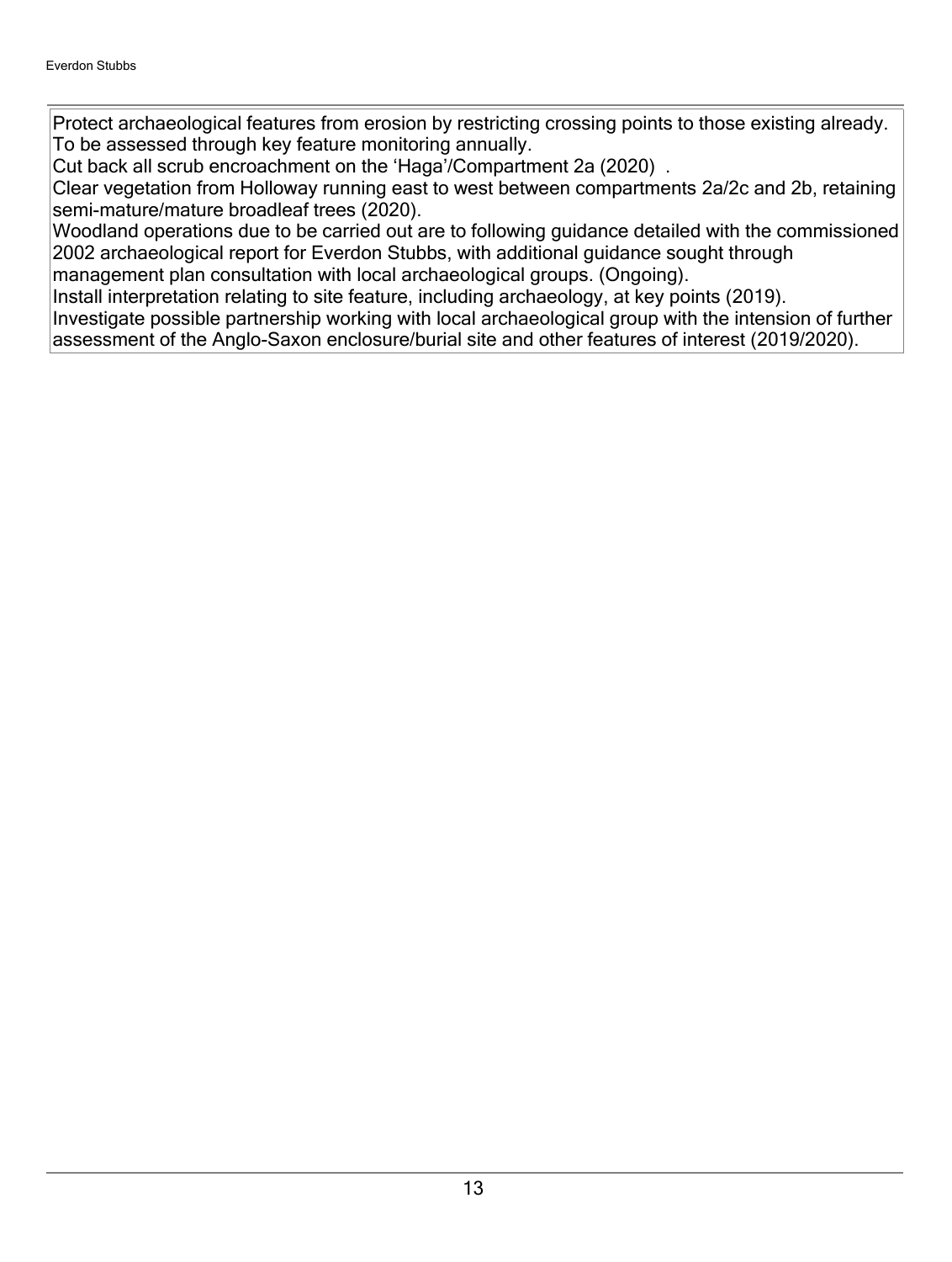#### 5.3 Connecting People with woods & trees

#### **Description**

Everdon Stubbs is an Ancient Semi Natural Woodland in Northamptonshire, and is now part of the Woodland Trust's Welcoming Sites Programme; aiming to deliver a consistent level of visitor experience across an extensive suite of our woodland estate.

Historically the wood would have been managed as coppice with standards, and has been documented since the 10th century. Tree species found here include ash, oak, sycamore, field maple, birch, sweet chestnut, rowan and wild cherry

'Its position in the landscape'

Everdon Stubbs is located in rural Northamptonshire, 6 miles south-east of Daventry, and surrounded by a number of villages, including Little Everdon, Farthingstone, Upper Stowe and Preston Capes.

The large town of Northampton is approximately 12 miles to the east.

The wood is 6 miles from the M1 motorway, and is also within fairly close proximity to the A5 and the A45, meaning it can be easily accessed from all areas of the county and beyond.

Due to the topography of the landscape in which Everdon Stubbs sits, there are some good views of surrounding countryside from certain points around the edge of the wood.

'General description of the access'

Everdon Stubbs has 11 entrance points, the majority of which are from the surrounding minor roads. There is a small car parking area, with capacity for a small number of cars, and more informal parking is available in a number of road laybys that border the wood.

The paths through the wood are unsurfaced and as such can be uneven, and muddy after rainfall. Numerous desire lines exist throughout the woodland, in addition to the formal path network.

A public footpath passes through the northern tip of the site, and subsequently runs just outside much of the northern boundary edge of the wood. Otherwise Everdon Stubbs is not overly well linked to the surrounding landscape via PROW but it's possible to walk to Everdon village and Farthingstone if minor roads are used.

The nearest public toilets are in Daventry, on Welton Road (8am - 4.30pm). The nearby villages of Everdon and Farthingstone both have pubs serving refreshments.

Access by public transport is extremely limited, and most visitors arrive by car.

'Specific furniture/ access point description'

At present the majority of entrance points into the wood require updating to ensure that appropriate entrance/exit messaging is in place. In addition, a number of entrances also need other infrastructure work undertaking (fence replacement, boundary demarcation with bollards etc), as per the entrance audit. There are a number of benches present throughout the wood; these are due to be audited in 2019.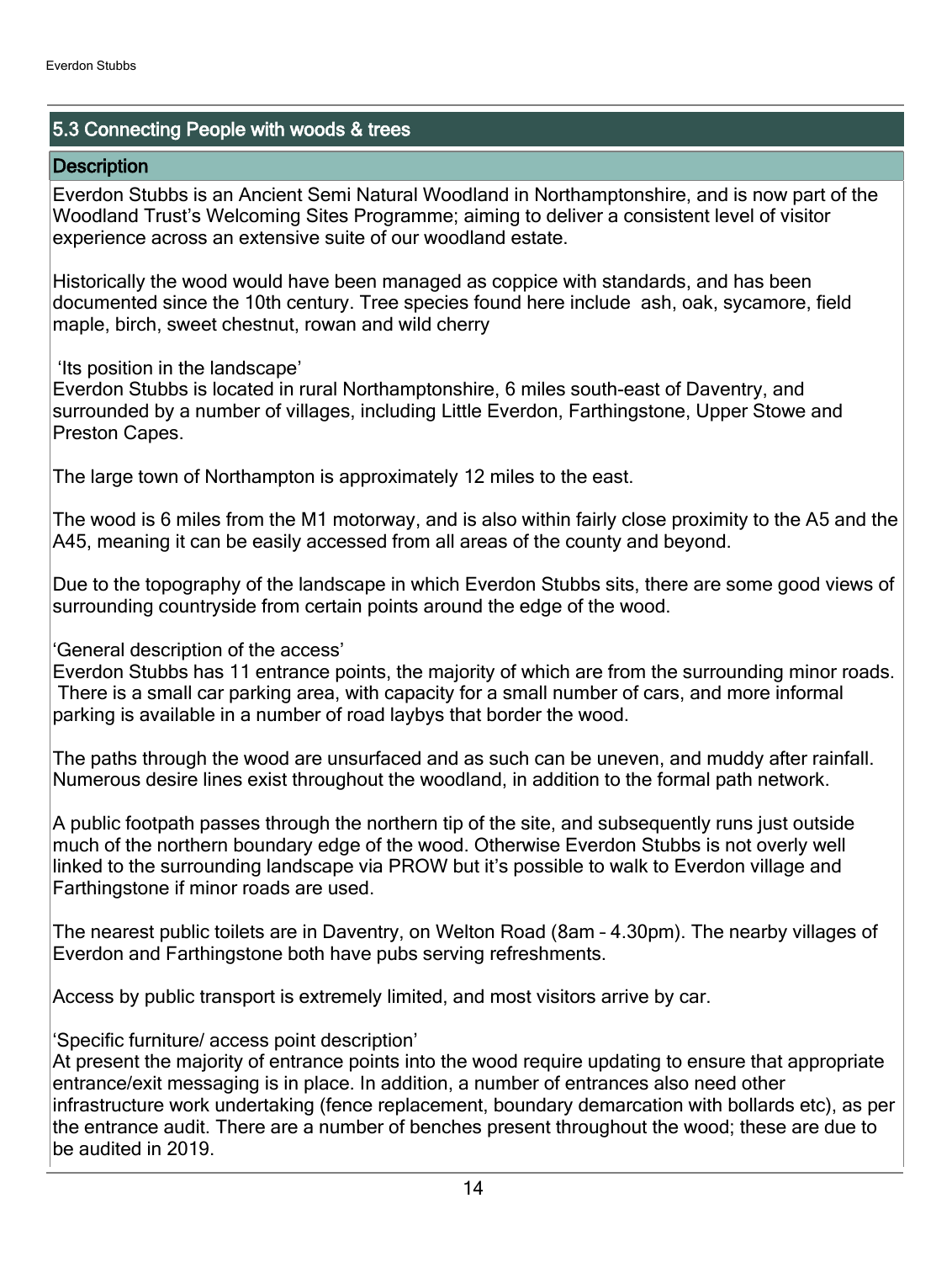The visitor profile'

There is no formal data regarding visitors to Everdon Stubbs, but anecdotally we know that it is a popular wood with both dog walkers and families. The site has much higher footfall in spring, when many people travel to see the bluebell displays.

Visitors to the wood come from the immediate local area, as well as the towns of Daventry and Northampton.

Subsequently the visitor base is likely to be made up of local people who make frequent, repeat visits, and those from further afield who visit more occasionally, such as in school holidays and during bluebell season.

There are over 15,500 households within the immediate postcode area (which includes Daventry), and a population of around 215,000 people 12 miles away in Northampton (figures taken from latest census info)

The site has the benefit of being easily accessible for these large urban populations via the good road network nearby, as described previously.

The visitor offer currently present at Everdon Stubbs reflects the Trust's original intention of creating places for quiet, informal recreation. It provides a spring spectacle through its bluebell displays, which links well with our 'wonder' visitor proposition.

Nearby Woodland Trust sites/sites of significance' There are no other Woodland Trust woods in the nearby area.

However, Everdon Stubbs is close to a number of other, smaller, areas of woodland including High Wood and Meadow (Wildlife Trust), Ramsden Corner (Wildlife Trust), Mantles Heath (?) and Badby Woods (private ownership).

Other significant sites/attractions nearby include Fawsley Hall, Canons Ashby, The Old Dairy Farm Craft Centre at Upper Stowe, and the Everdon Outdoor Learning Centre.

In addition a wedding venue, Wood Farm, has recently opened adjacent to Everdon Stubbs.

**Events and Activities'** 

There are currently no events held at Everdon Stubbs. Capacity for event delivery here is limited due to limited parking provision, but activities such as guided bluebell walks, linking to our protection message, or dawn chorus walks, could work well. There may also be scope to have an MDO presence onsite during weekends in bluebell season, to engage with visitors about the work of the Woodland Trust and to encourage membership sign-ups.

'Schools'

Local schools include Badby Primary School, Newnham Primary School and Weedon Bec Primary School. None are within walking distance of the wood, which may limit their ability to use the wood as a learning resource.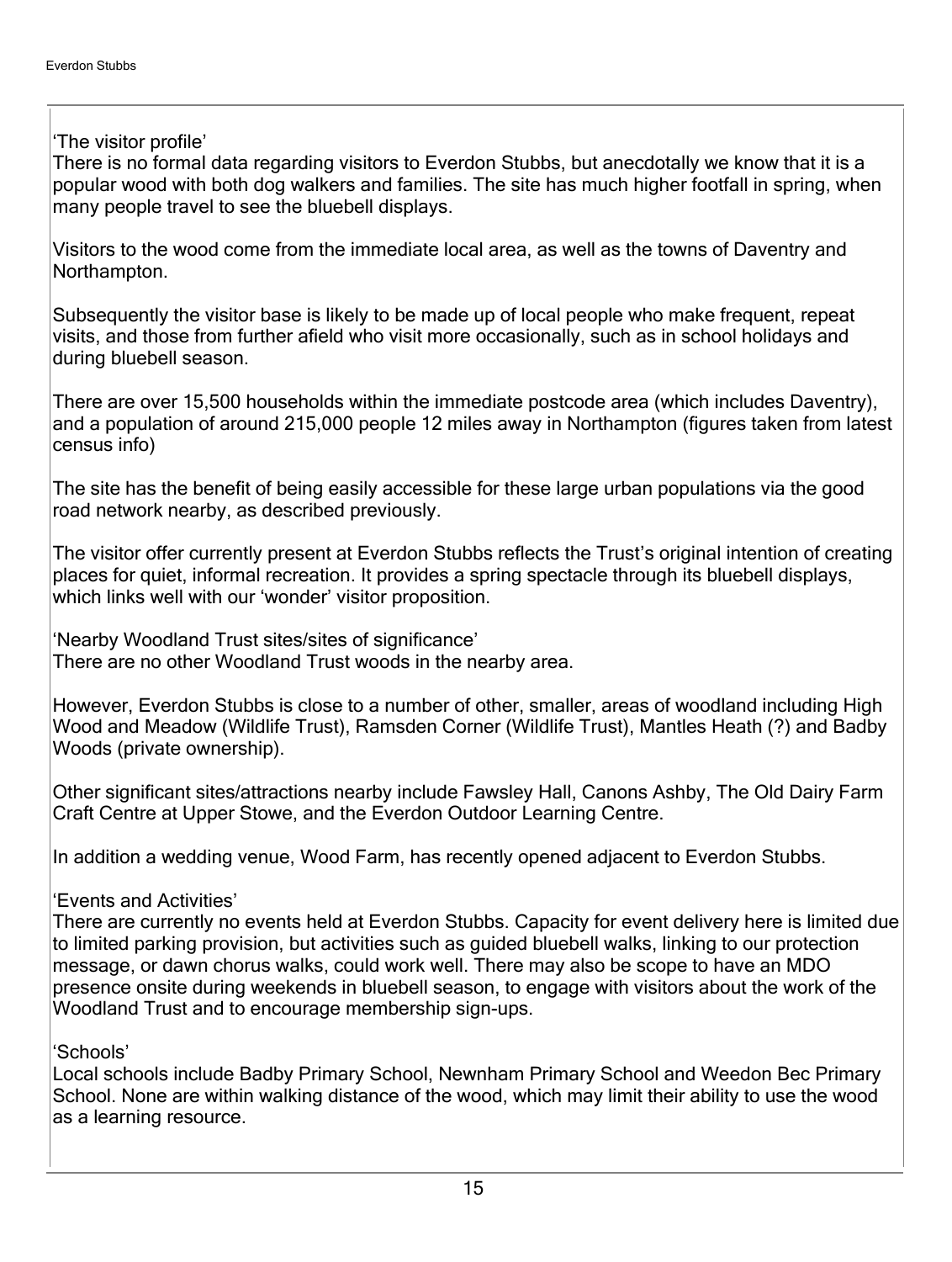Everdon Stubbs is used by the Everdon Outdoor Learning Centre as a base for Forest School activities. There may be scope to engage with this organisation more, to encourage them to use our Nature Detectives resources and raise awareness of the Woodland Trust among the children/families/schools that they work with.

#### 'Volunteering'

There are currently no volunteers for this site. Should there be interest, there may be scope for a volunteer warden role onsite, to act as an extra pair of eyes and ears for the wood. This role could also incorporate a meet and greet function during busy weekends in spring.

#### **Significance**

Everdon Stubbs is a great example of a classic English bluebell wood, but is of interest to visitors all year round, not just in spring. Its position within the landscape means its opportunities for quiet, informal recreation can be accessed by a significant population who can subsequently benefit from spending time outdoors connecting with woods and trees. It is already well known locally, demonstrated through footfall numbers during peak season (observed anecdotally), and a wealth of positive online feedback (4.5 rating on Google from 45 reviews; 4.5 rating on TripAdvisor from 10 reviews; 4.6 rating on Facebook from 16 reviews).

Everdon Stubbs is one of few ASNW sites in this area of Northamptonshire (Northamptonshire itself is one of England's least wooded counties) and the whole woodland is designated as a SSSI; a reflection of its ecological importance within the wider, predominantly agricultural landscape.

It is also a wood with many historical stories that sit alongside and are interwoven with its importance for wildlife, and offers great potential for engaging with visitors by bringing these to life. Features present on site include an ancient roadway and a possible Saxon burial site.

#### Opportunities & Constraints

#### **Constraints**

Limited parking for visitors

Topography of the wood means it is not accessible for those who may have limited mobility Presence and number of historical features on site may limit what is possible in terms of interpretation installation / visitor engagement activities.

#### **Opportunities**

Easily accessed by car from the surrounding area due to proximity to major road networks Everdon has lots of wildlife and historical interest, meaning there is great scope to further interpret this for visitors and add value to their visit to the wood.

Other attractions nearby may provide opportunities for local promotion of the wood There may be scope to explore trialling some guided walks during key times of year, linking to our propositions and generating unrestricted income.

Potential for further interpretation features within woodland

#### Factors Causing Change

Woodland operations may restrict access and parking at certain times. This will need to be appropriately communicated to visitors in a timely fashion.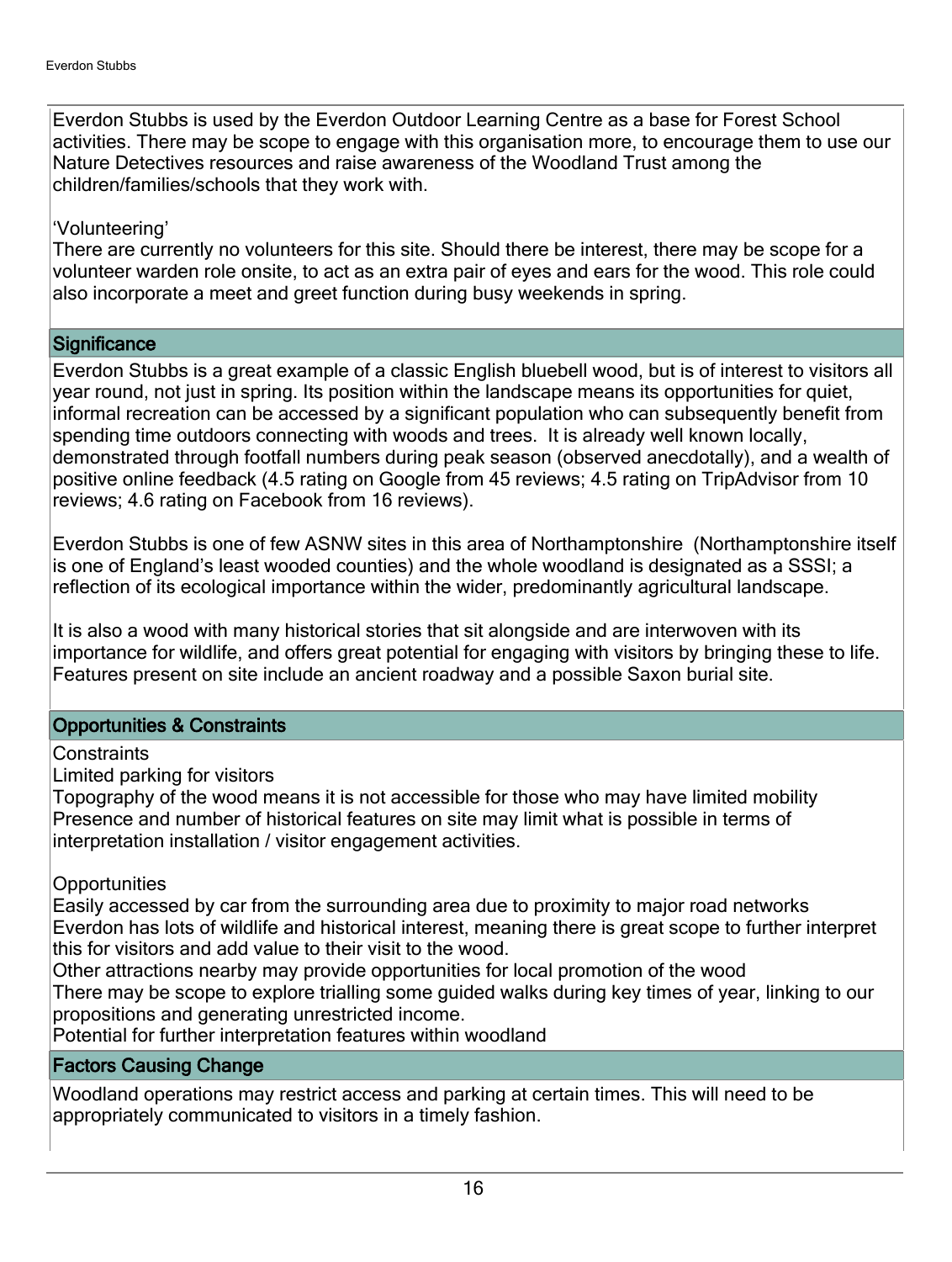#### Long term Objective (50 years+)

Everdon Stubbs is one of the Trust's key woods within Northamptonshire and the surrounding counties, and provides an excellent visitor experience throughout the year. This is supplemented during peak seasons (bluebell flowering season and summer holidays) by the presence of Membership Development Officersand a small number of committed and enthusiastic volunteer wardens who have a visible presence onsite and provide a welcome and information service to visitors. Volunteer-led guided walks occur at select times throughout the year and provide opportunities to engage and inspire audiences with Everdon Stubbs and the work of the Woodland Trust. The historical stories and wildlife importance of the wood are shared with visitors via appropriate and inspirational interpretation at strategic points throughout Everdon Stubbs, and access and orientation points are well managed and maintained, giving visitors the confidence to explore the wood, while ensuring that habitats and associated species are protected. The wood is regularly used as an outdoor learning setting by local educational establishments, including the Everdon Outdoor Education Centre

To preserve open pedestrian public access and rationalise where possible the permissive access routes to minimise damage to the woodland ground flora.

The site is well used by a variety of user groups from dog walkers to outdoor education providers, and as such the Trusts corporate objective of increasing enjoyment of woodland will be achieved by: - maintaining the path system, ensuring and where required enhancing safe access, providing on site interpretation and maintaining a tree safety zone along the road edges and designated major paths.

Short term management Objectives for the plan period (5 years)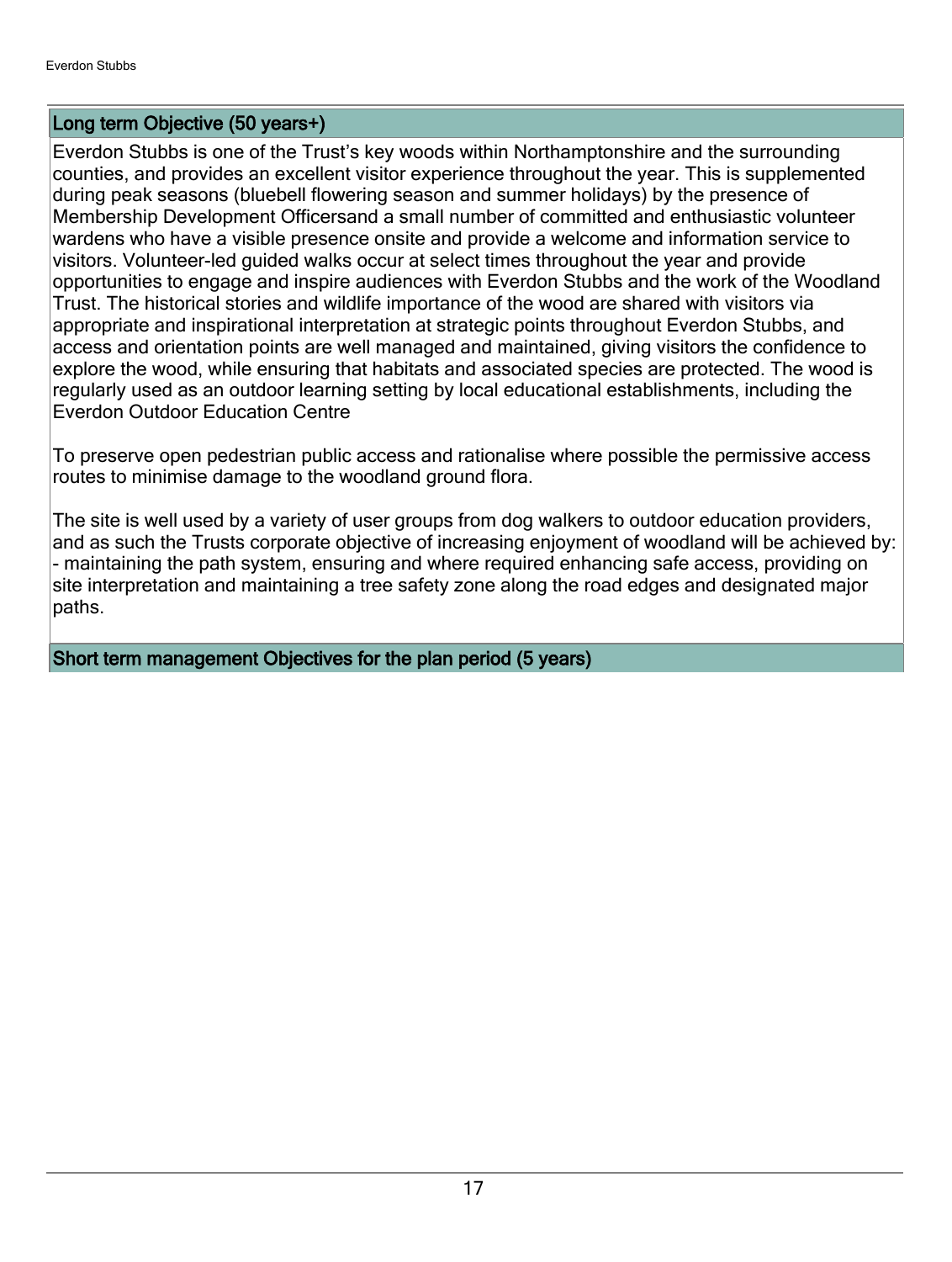Maintain access provision as per WT access guidelines. Achieved by ensuring that: - entrances & signage are welcoming to visitors and well cared for (annually). Repair and enhance as needed.

- the site is kept safe and welcoming by: repair of vandalism (when needed); clearing of fallen trees where access is obstructed (as needed); and regular site safety surveys (as per risk assessment)

Ensure all access points into wood have up-to-date and appropriate entrance and exit signage, as per WT signage suite, along with relevant associated infrastructure (fencing etc) as per entrance audit (2019).

Install an appropriate welcome/orientation point at the main entrance from the car park, including a map and basic site information (2019)

Explore and capture the stories, themes and messages associated with Everdon Stubbs through and interpretation planning process, leading to the creation of an interpretation plan for the site (Q1 2019)

Undertake audit of benches throughout site and phase any repair/replacement work accordingly (2019)

Delivery of initial onsite interpretation elements as per above plan, to add value to visitor experience at the site (Q3 2019)

Make new site map available on Everdon Stubbs webpage on WT website as downloadable PDF. Review online content at same time - comms and engagement team (Q4 2019)

Contact MDO team at WT to explore possibility of trialling onsite MDO presence during bluebell season (contact in 2019 for trial in 2020)

Monitor rope swings on site and instruct removal where hazardous (annually)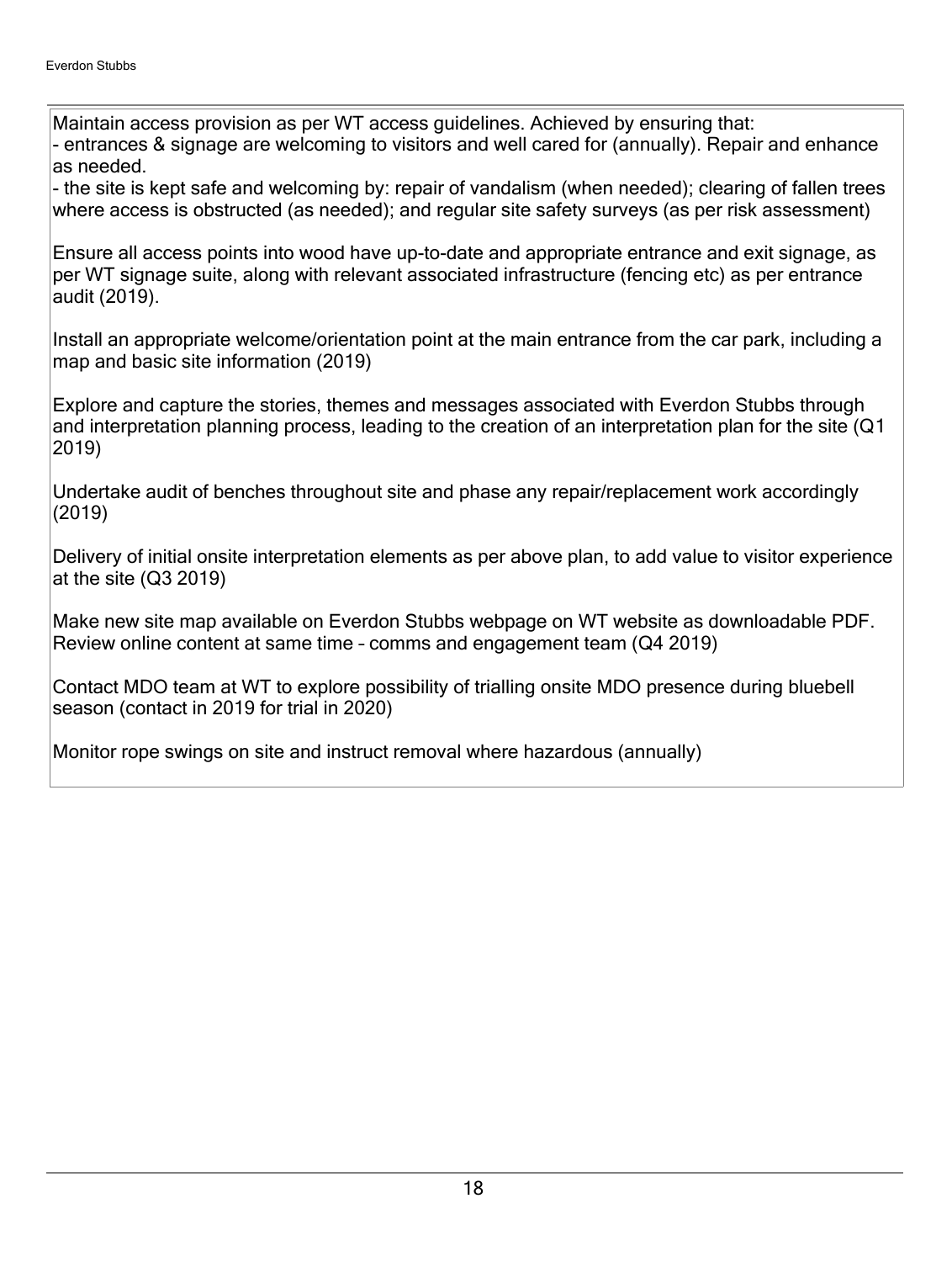| <b>6.0 WORK PROGRAMME</b> |                     |                    |        |  |  |  |  |
|---------------------------|---------------------|--------------------|--------|--|--|--|--|
| Year                      | <b>Type of Work</b> | <b>Description</b> | Due By |  |  |  |  |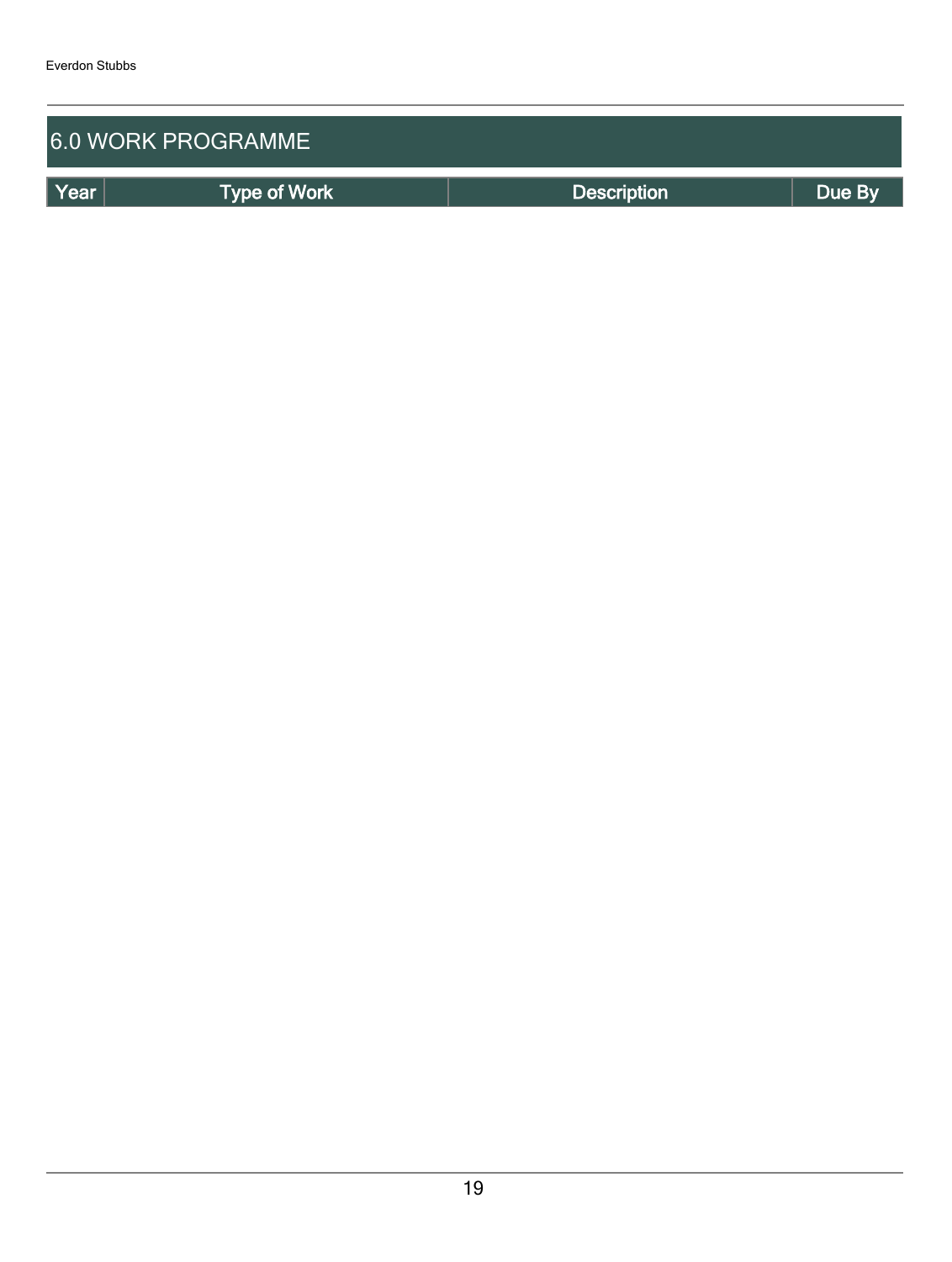## APPENDIX 1: COMPARTMENT DESCRIPTIONS

| Cpt<br>No. | Area<br>(ha)                                                                                                                                                                                    | <b>Main</b><br><b>Species</b> | Year | <b>Management</b><br>Regime | <b>Major</b><br><b>Management</b><br><b>Constraints</b>                                   | <b>Key Features</b><br><b>Present</b>                                                                            | <b>Designations</b>                                                                                                            |  |  |
|------------|-------------------------------------------------------------------------------------------------------------------------------------------------------------------------------------------------|-------------------------------|------|-----------------------------|-------------------------------------------------------------------------------------------|------------------------------------------------------------------------------------------------------------------|--------------------------------------------------------------------------------------------------------------------------------|--|--|
| 1a         | 4.00                                                                                                                                                                                            | spp                           |      | other oak 1900 High forest  | Archaeological<br>features,<br>Sensitive<br>habitats/species<br>on or adjacent to<br>site | Ancient Semi<br>Natural<br>Woodland,<br>Archaeological<br>Feature,<br>Connecting<br>People with<br>woods & trees | <b>Ancient Semi</b><br>Natural<br>Woodland, Site<br>of Special<br><b>Scientific</b><br>Interest, Tree<br>Preservation<br>Order |  |  |
|            | Everdon Wood on the western side of the road. An area of more acidic vegetation arising from the<br>underlying condy soils. Deminated by NVC WILD and WILDd type woodland, ebereeteriaad by oak |                               |      |                             |                                                                                           |                                                                                                                  |                                                                                                                                |  |  |

underlying sandy soils. Dominated by NVC W10 and W10d type woodland, characterised by oak and sweet chestnut, with smaller amounts of sycamore, ash and hornbeam in the canopy. Three very large beech trees (200 years old) are situated towards the southern end of the sub compartment along the roadside, as well as several large larch. The understorey is well defined towards the edges of the compartment but absent from the centre it consists of abundant sycamore, occasional hazel, hawthorn, elder and sweet chestnut with rare holly and elder. Ground flora is made up of patchy bramble with large areas of blue bell and some wood anemone. Sub compartment 1a has a relatively steep north westerly aspect, and contains significant dead wood material. There is a large active badger sett in the compartment badger activity is obvious throughout the compartment. Few paths crisscross the compartment The edge of the wood is denoted by a long established mainly blackthorn/hawthorn hedge and a large wood bank to the west and south.

The Key Features within this compartment are:

KF1 Ancient Semi-Natural Woodland

KF2 Archaeological Feature

KF3 Connecting People With Woods & Trees

| 1 <sub>b</sub> |     | 1.90 other oak 1900 High forest | Ancient Semi              | Ancient Semi   |
|----------------|-----|---------------------------------|---------------------------|----------------|
|                | spp |                                 | <b>Natural</b>            | Natural        |
|                |     |                                 | Woodland,                 | Woodland, Site |
|                |     |                                 | Archaeological of Special |                |
|                |     |                                 | Feature,                  | Scientific     |
|                |     |                                 | Connecting                | Interest, Tree |
|                |     |                                 | People with               | Preservation   |
|                |     |                                 | woods & trees             | <b>Order</b>   |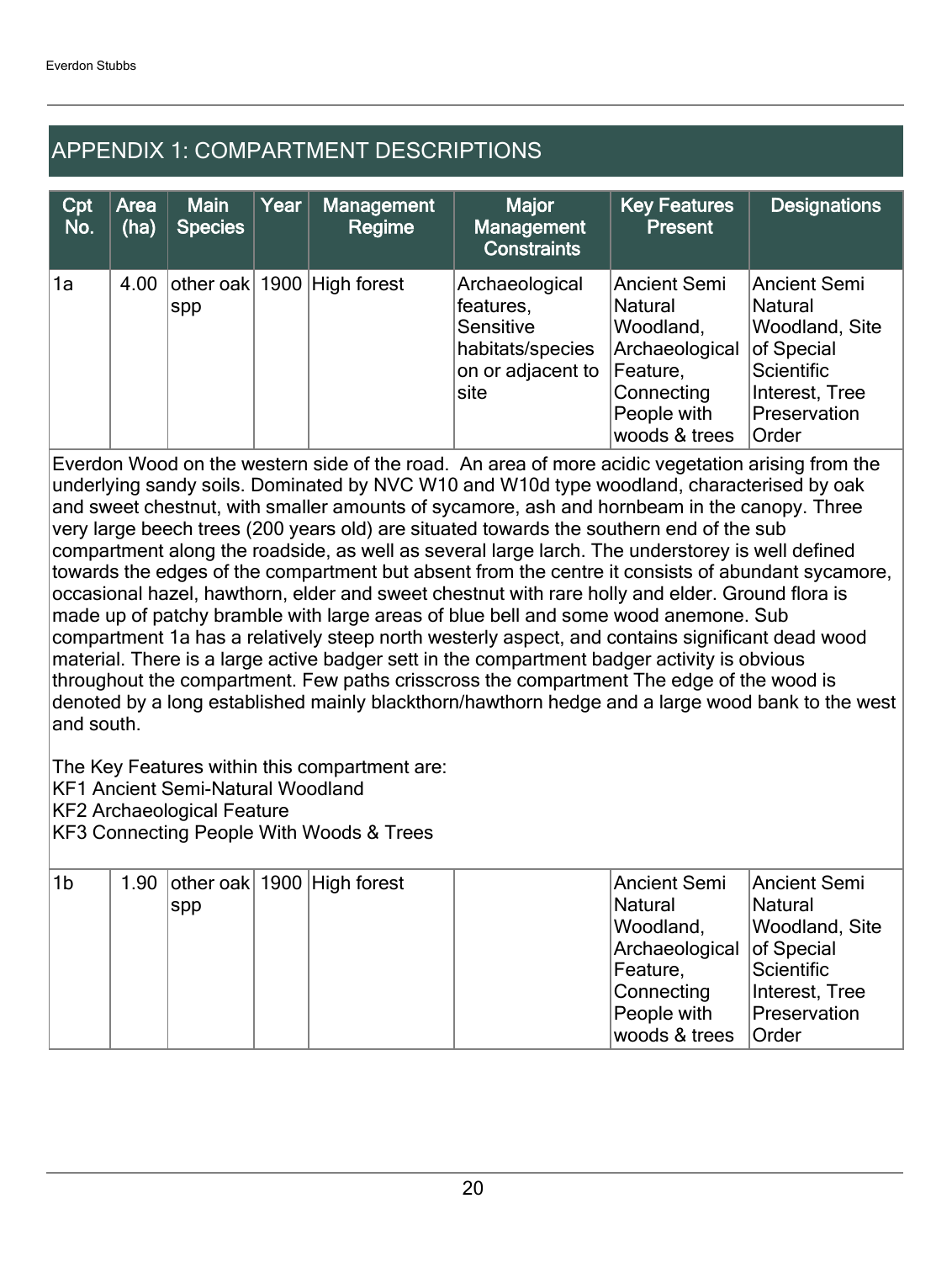Extreme north end of Everdon Wood west of the road, it is an area of ash /oak field maple with hazel understorey with a few larger oak standards established in the late 19th century. A small number of early 18th century oaks remain along the roadside boundary. NVC type W8b in the north blending into W10 towards the south. Understorey species include abundant ash, sycamore, hazel, elm, field maple, blackthorn, all last cut in the early 1980s, as well as a slightly older ash crop, which becomes the prominent coppice species in places, last cut in the mid 1970s. The nearby badger population uses the compartment. Ground flora is dominated by bluebell, dog's mercury, bramble with some bracken and wood anemone. There is a ditched spring running towards the wood boundary from the centre of the compartment. Old wood bank with boundary hedge has previously been laid on the east edge of the compartment.

The Key Features within this compartment are:

KF1 Ancient Semi-Natural Woodland

KF2 Archaeological Feature

KF3 Connecting People With Woods & Trees

| $\vert$ 1c |   | 5.40 Sycamor   1930 High forest | <b>Ancient Semi</b>       | Ancient Semi   |
|------------|---|---------------------------------|---------------------------|----------------|
|            | e |                                 | Natural                   | Natural        |
|            |   |                                 | Woodland,                 | Woodland, Site |
|            |   |                                 | Archaeological of Special |                |
|            |   |                                 | Feature,                  | Scientific     |
|            |   |                                 | Connecting                | Interest, Tree |
|            |   |                                 | People with               | Preservation   |
|            |   |                                 | woods & trees             | <b>Order</b>   |

The eastern half of Everdon Wood - the sub compartment boundary is the road on the west side and the large parish ditch and bank on the south side. Is an area characterised by over mature coppice with standards; the canopy is dominated mainly by oak. Other species making up a percentage of the canopy include coppiced sycamore, ash; birch and large multi stemmed sweet chestnut. Wild cherry stems are also located within the stand although these are rare as is the hornbeam element, which is significant as it is thought to be naturally occurring at the very northern edge of its range here. The understorey is well defined throughout the sub compartment tailing off towards the south-eastern boundary. It is made up of frequent hazel, hawthorn, sycamore, blackthorn and elder with small area of hornbeam.. Ground flora is primarily patchy bramble and very abundant blue bell with wood anemone and yellow archangel. The main track from the car park has given rise to a wide stripe of bare earth. There is a significant amount of dead wood. The sub compartment has a steep north westerly aspect with an area near the car park of small steep sided quarries , in addition there are numerous traces of ancient hollow ways snaking up the slope interspersed with well defined ridge and furrow earthworks running NW to SE. The main site car park is located in the southern corner; there are many paths and trampled areas of ground leading from the car park into other parts of the wood. The southeastern compartment boundary defined by the large ditch and bank is the ancient Anglo Saxon parish boundary also marks an important historic track.

The Key Features within this compartment are: KF1 Ancient Semi-Natural Woodland KF2 Archaeological Feature KF3 Connecting People With Woods & Trees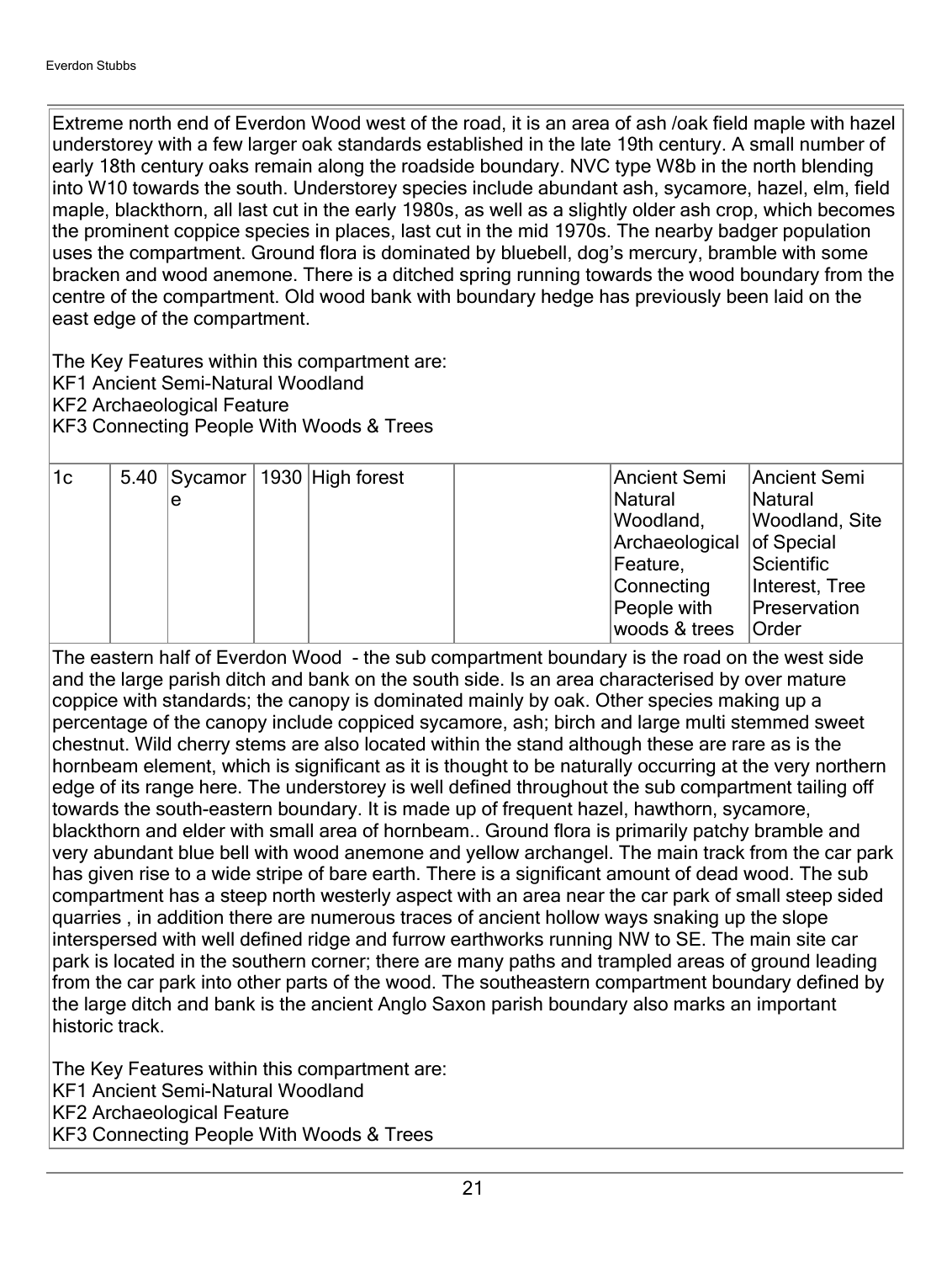| 2al | 0.90   Sycamor | Non-wood | Ancient Semi              | Ancient Semi   |
|-----|----------------|----------|---------------------------|----------------|
|     | e              | habitat  | Natural                   | Natural        |
|     |                |          | Woodland,                 | Woodland, Site |
|     |                |          | Archaeological of Special |                |
|     |                |          | Feature,                  | Scientific     |
|     |                |          | Connecting                | Interest, Tree |
|     |                |          | People with               | Preservation   |
|     |                |          | woods & trees             | Order          |

The Haga or enclosure of Saxon origin.

An open bracken dominated glade. Mixed scrub cover on the edges comprising of elm, hazel, crab apple with sycamore, field maple, ash, birch and rowan masks the extensive internal earth banks which demarks the boundaries all round. Ground flora dominated by bracken with bramble to the east and western ends and small areas of bluebell to the south. The feature is of some historical note as it forms a rectangular tongue of Everdon parish which juts out into Farthingstone Parish and is mentioned in the Kings charter of AD 944 there is some debate as to the origins of this unusual feature as the charter which describes the parish boundary is not too clear, but whether it is the site of a pre-christian burial area or something else it has been of some significance in the past to have been retained as the parish boundary. There is great potential for future investigation in this location.

The Key Features within this compartment are:

KF1 Ancient Semi-Natural Woodland

KF2 Archaeological Feature

KF3 Connecting People With Woods & Trees

| 2b | 4.50 | other oak | High forest | Archaeological  | Ancient Semi              | Ancient Semi          |
|----|------|-----------|-------------|-----------------|---------------------------|-----------------------|
|    |      | spp       |             | <b>features</b> | Natural                   | Natural               |
|    |      |           |             |                 | Woodland,                 | <b>Woodland, Site</b> |
|    |      |           |             |                 | Archaeological of Special |                       |
|    |      |           |             |                 | Feature,                  | Scientific            |
|    |      |           |             |                 | Connecting                | Interest, Tree        |
|    |      |           |             |                 | People with               | Preservation          |
|    |      |           |             |                 | woods & trees             | <b>Order</b>          |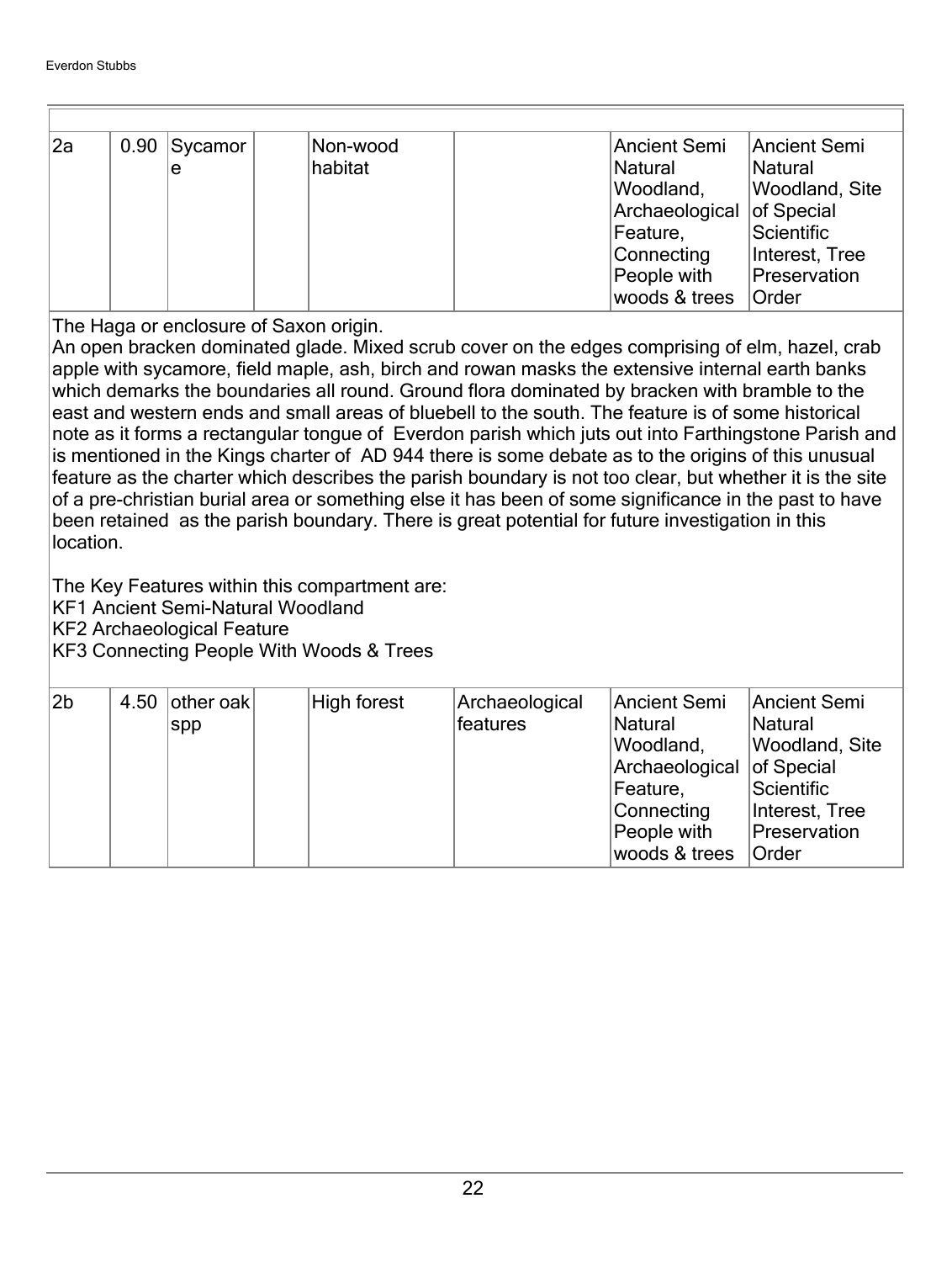Central bracken/oak zone (NVC type W10b)- is an area characterized by very widely spaced open grown low canopy trees mainly sessile oak but with some sycamore, birch and rowan. The understorey is limited to regenerating rowan and holly. The ground layer dominated by bracken with bramble on the outer fringes with scattered bluebell and woodland grasses patches throughout. There are several large open glades which provide structural diversity to the wood. This compartment covers the flat top of the ridge and is underlain by sandy acidic soils. The compartment has few earthworks associated with it other than boundary woodbanks. The compartments boundaries are to the north- the ancient Weedon Road earthworks. To the south the main footpath and to the east the ridge and furrow of the pre-enclosure farmland.

The Key Features within this compartment are:

- KF1 Ancient Semi-Natural Woodland
- KF2 Archaeological Feature

KF3 Connecting People With Woods & Trees

| 2c | 12.46 other oak | High forest | Archaeological | Ancient Semi              | Ancient Semi          |
|----|-----------------|-------------|----------------|---------------------------|-----------------------|
|    | Spp             |             | features       | <b>Natural</b>            | Natural               |
|    |                 |             |                | Woodland,                 | <b>Woodland, Site</b> |
|    |                 |             |                | Archaeological of Special |                       |
|    |                 |             |                | Feature,                  | Scientific            |
|    |                 |             |                | Connecting                | Interest, Tree        |
|    |                 |             |                | People with               | Preservation          |
|    |                 |             |                | woods & trees             | <b>Order</b>          |

Is an area of mature coppice with some widely spaced pedunculate and sessile oak standards. Other species making up the canopy include ash, sycamore and sweet chestnut. Sycamore is dominant over much of the sub compartment much of it from multi stemmed coppice. A smaller proportion of beech and birch maidens also remain throughout the stand, although the birch stems remain rare. There are several very large wild cherry on the extreme eastern wood edge, and small clonal group of wild cherry situated in the north eastern corner of sub compartment. A number of rowan are scattered throughout the compartment some of which are very large and have collapsed. A few other species are present including scots pine and holly. The under-storey is made up of occasional hazel, hawthorn and regenerating sycamore with black thorn on the outer edges of the sub compartment. The ground flora consists mainly of large areas of bramble, which becomes dominant in patches. Well defined areas of bracken occupy the more open areas. A significant area is dominated by bluebell and to a lesser extent Wood Anemone and Wood sorrel. Wild Daffodil population is recorded towards the eastern and northern wood boundaries.

The Key Features within this compartment are:

KF1 Ancient Semi-Natural Woodland

KF2 Archaeological Feature

KF3 Connecting People With Woods & Trees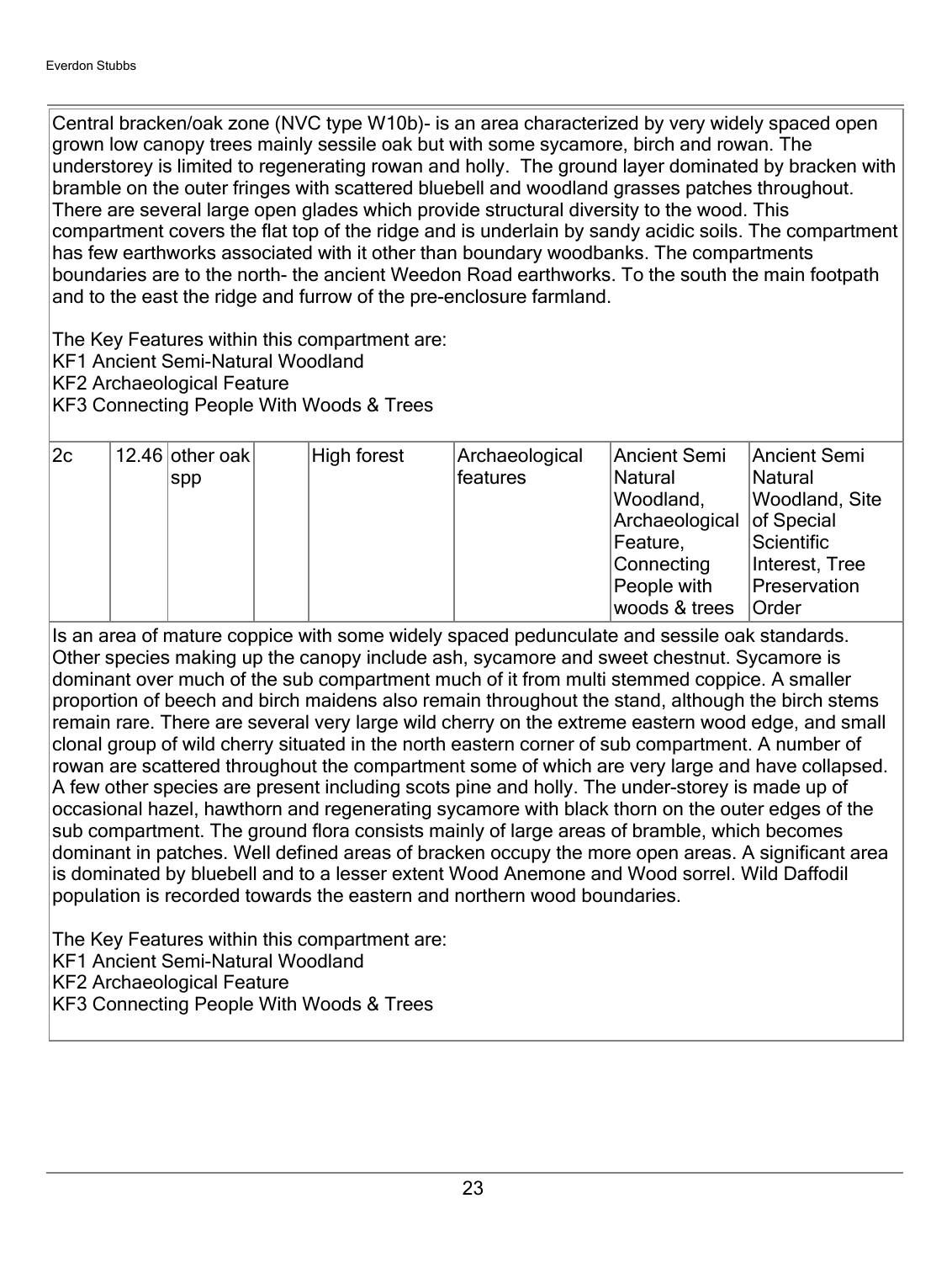## Appendix 2: Harvesting operations (20 years)

| <b>Forecast</b><br>Year | Cpt | <b>Operation Type</b> | <b>Work Area</b><br>(ha) | <b>Estimated</b><br>vol/ha | <b>Estimated total</b><br>vol. |
|-------------------------|-----|-----------------------|--------------------------|----------------------------|--------------------------------|
| 2020                    | 2a  | Coppice               | 0.93                     | 16                         | 15                             |
| 2022                    | 1b  | Coppice               | 1.00                     | 15                         | 15                             |
| 2022                    | 2c  | Coppice               | 0.20                     | 375                        | 75                             |
| 2023                    | 1a  | Thin                  | 4.19                     | 24                         | 100                            |
| 2024                    | 2c  | Coppice               | 2.00                     | 20                         | 40                             |
| 2025                    | 2c  | Coppice               | 0.20                     | 375                        | 75                             |
| 2027                    | 2c  | Coppice               | 0.20                     | 375                        | 75                             |
| 2028                    | 2c  | Coppice               | 0.20                     | 375                        | 75                             |
| 2030                    | 1c  | Thin                  | 5.48                     | 18                         | 100                            |
| 2034                    | 2c  | Coppice               | 0.20                     | 375                        | 75                             |
| 2035                    | 2c  | Coppice               | 0.20                     | 375                        | 75                             |
| 2036                    | 2c  | Coppice               | 0.20                     | 375                        | 75                             |
| 2037                    | 2c  | Coppice               | 0.20                     | 375                        | 75                             |
| 2038                    | 2c  | Coppice               | 0.20                     | 375                        | 75                             |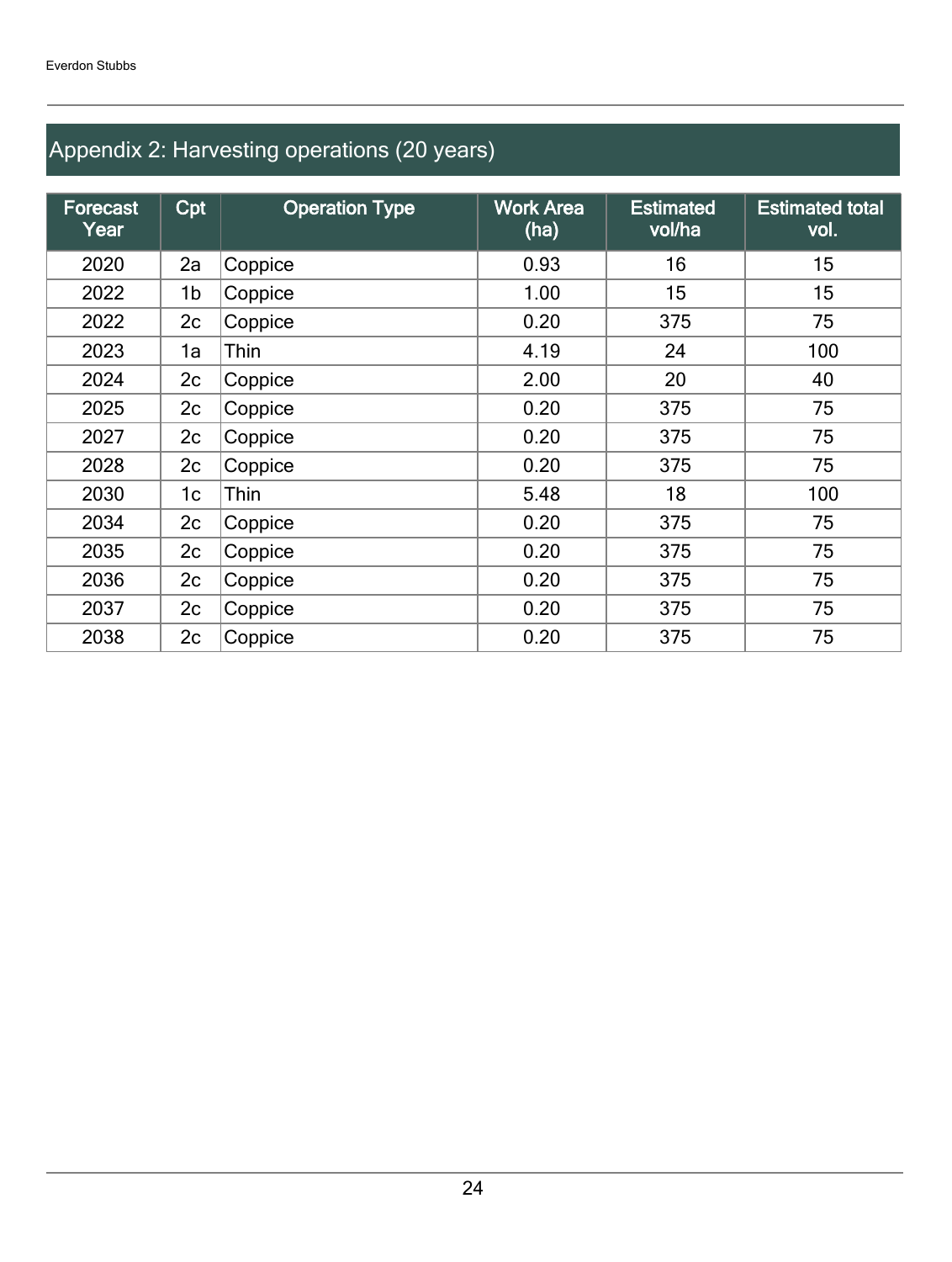## **GLOSSARY**

#### Ancient Woodland

Ancient woods are defined as those where there has been continuous woodland cover since at least 1600 AD. In Scotland ancient woods are defined strictly as sites shown as semi-natural woodland on the 'Roy' maps (a military survey carried out in 1750 AD, which is the best source of historical map evidence) and as woodland all subsequent maps. However, they have been combined with long-established woods of semi-natural origin (originating from between 1750 and 1860) into a single category of Ancient Semi-Natural Woodland to take account of uncertainties in their identification. Ancient woods include Ancient Semi-Natural Woodland and plantations on Ancient Woodland Sites (see below). May support many species that are only found in ancient woodland.

#### Ancient Semi - Natural Woodland

Stands in ancient woods defined as those consisting predominantly of native trees and shrubs that have not obviously been planted, which have arisen from natural regeneration or coppice regrowth.

#### Ancient Woodland Site

Stands in ancient woods that have been converted to plantations, of coniferous, broadleaved or mixed species, usually for timber production, including plantations of native species planted so closely together that any semi-natural elements of the understorey have been suppressed.

#### Beating Up

Replacing any newly planted trees that have died in the first few years after planting.

#### **Broadleaf**

A tree having broad leaves (such as oak) rather than needles found on conifers (such as Scots pine).

#### **Canopy**

The uppermost layer of vegetation in a woodland, or the upper foliage and branches of an individual tree.

#### Clearfell

Felling of all trees within a defined area.

#### **Compartment**

Permanent management division of a woodland, usually defined on site by permanent features such as roads. See Sub-compartments.

#### **Conifer**

A tree having needles, rather than broadleaves, and typically bearing cones.

#### Continuous Cover forestry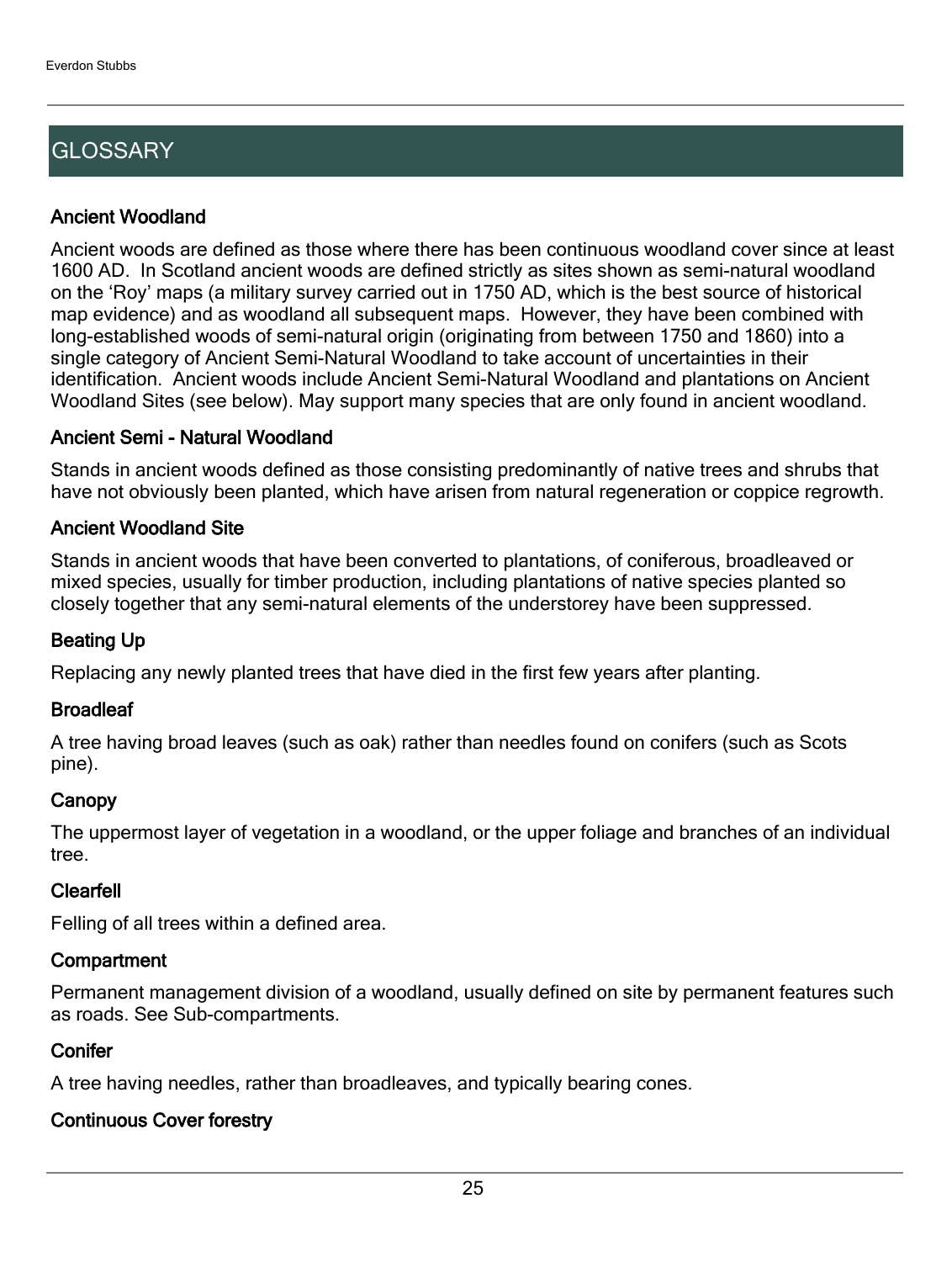A term used for managing woods to ensure that there are groups or individual trees of different ages scattered over the whole wood and that some mature tree cover is always maintained. Management is by repeated thinning and no large areas are ever completely felled all at once.

#### **Coppice**

Trees which are cut back to ground levels at regular intervals (3-25 years).

#### Exotic (non-native) Species

Species originating from other countries (or other parts of the UK) that have been introduced by humans, deliberately or accidentally.

#### Field Layer

Layer of small, non-woody herbaceous plants such as bluebells.

#### Group Fell

The felling of a small group of trees, often to promote natural regeneration or allow planting.

#### Long Term Retention

Discrete groups of trees (or in some cases single trees) that are retained significantly past their economic felling age. Operations may still be carried out within them and thinning is often necessary to maintain stability.

#### Minimum Intervention

Areas where no operations (such as thinning) will take place other than to protect public safety or possibly to control invasive exotic species.

#### Mixed Woodland

Woodland made up of broadleaved and coniferous trees.

#### National vegetation classification (NVC)

A classification scheme that allows an area of vegetation to be assigned to the standardised type that best matches the combination of plant species that it contains. All woodlands in the UK can be described as being one of 18 main woodland types (W1 - W18), which principally reflect soil and climatic conditions. For example, Upland Oakwoods are type W11, and normally occur on well drained infertile soils in the cooler and wetter north and west of Britain. Each main type can be subdivided into numerous subtypes. Most real woods contain more than one type or sub-type and inevitably some woods are intermediate in character and can't be properly described by any sub type.

#### Native Species

Species that arrived in Britain without human assistance.

#### Natural Regeneration

Naturally grown trees from seeds falling from mature trees. Also regeneration from coppicing and suckering.